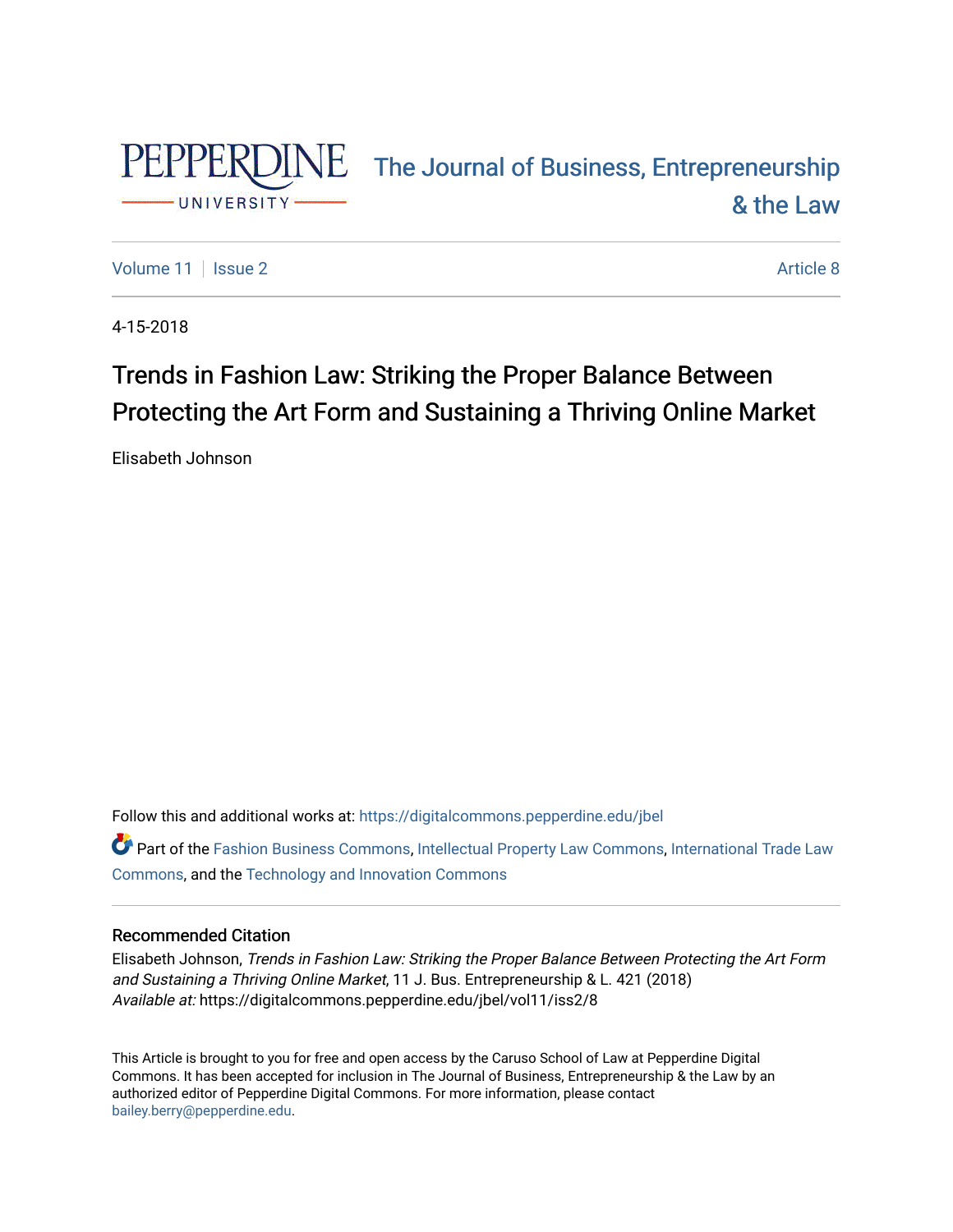# **TRENDS IN FASHION LAW: STRIKING THE PROPER BALANCE BETWEEN PROTECTING THE ART FORM AND SUSTAINING A THRIVING ONLINE MARKET**

#### ELISABETH JOHNSON

## I. INTRODUCTION

Carrie Bradshaw, the fictional television character known for her love of fashion and affinity of words, described her passion for couture by saying, "I like my money right where I can see it . . . hanging in my closet."<sup>1</sup> Her words could be altered to reflect the ever popular fashion market on eBay and other similar venues by stating that many fashion sellers like their money where they can see it—in their bank accounts. In fact, as of January 31, 2018, eBay had approximately 170 million users and approximately 25 million of them were

<sup>&</sup>lt;sup>1</sup> Harper's Bazaar Staff, *The 50 Greatest Fashion Quotes of All Time*, HARPER'S BAZAAR (Jan. 11, 2018), http://www.harpersbazaar.com/fashion/designers/a1576/50-famous-fashion-quotes/.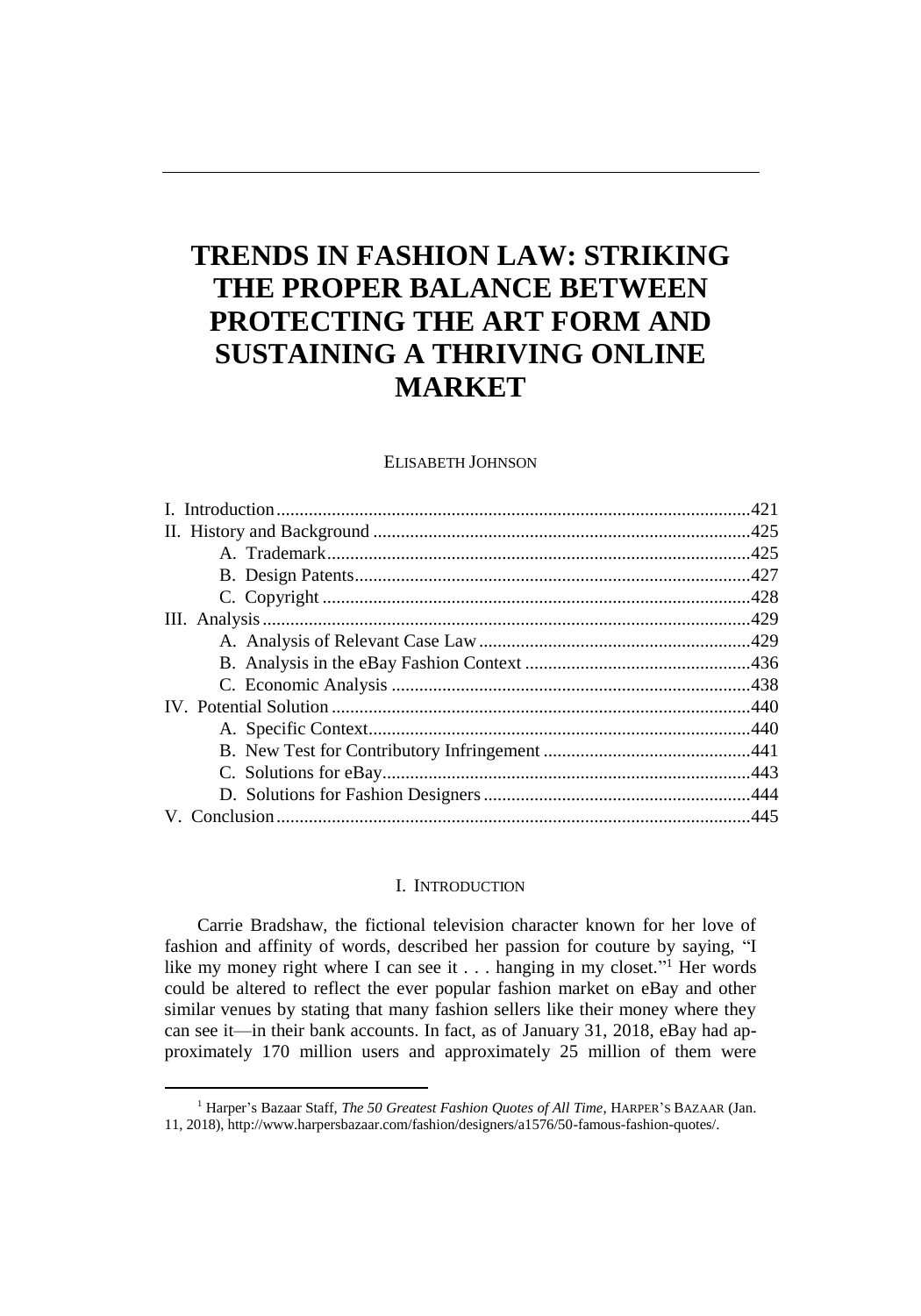<span id="page-2-1"></span>sellers.<sup>2</sup> Many eBay sellers make a living solely from eBay sales derived revenue. <sup>3</sup> Several sellers make their primary income from eBay, while others use eBay as a secondary stream of income to supplement primary earnings.<sup>4</sup> eBay has also created eBay sales tools, such as eBay marketing guides and store fronts, that assist sellers with selling items on eBay.<sup>5</sup>

<span id="page-2-2"></span>However, the eBay platform is a source of intellectual property violations, which typically take the form of copyright, trademark, contributory trademark, and design patent infringements. The underlying conflict in these situations is the need to balance designers' intellectual property rights, while deterring hindrances to the internet free market. Because fashion as an art form should be protected without overregulating the internet free market, *Tiffany v. eBay*<sup>6</sup> must be reassessed and new solutions must be brought forth. Scholars in the area generally critique the holding of *Tiffany v. eBay*.

<span id="page-2-0"></span>The vast amount of intellectual property rights violations that occur in marketplaces such as eBay pose a danger to the fashion design art form as a whole. The threats to designers' intellectual property take the form of either brand or design infringements.<sup>7</sup> Brand infringements relate to the creator's specific expression of an idea and are either copyright or trademark infringements.<sup>8</sup> A copyright protects original works of authorship, including literary, dramatic, musical, and artistic works, such as poetry, novels, movies, songs, computer software, and architecture.<sup>9</sup> Copyright violations manifest themselves on eBay through the sale of pirated artistic works and software.<sup>10</sup> A trademark infringement occurs when a party uses a word, phrase, symbol, and/or design that identifies and distinguishes the source of goods of one party from those of others.<sup>11</sup> Trademark infringements occur on eBay in a number of categories but are rampant in the sale of designer fashion and luxury goods.<sup>12</sup>

<sup>2</sup> Craig Smith, *70 Amazing eBay Statistics and Facts (February 2018)*, DMR STATS, http://exp andedramblings.com/index.php/ebay-stats/ (last updated Feb. 3, 2018).

<sup>3</sup> Daniel Gross, *Economy: Making a Living on eBay*, NEWSWEEK (May 21, 2008), http://www. newsweek.com/economy-making-living-ebay-89921. As of 2008, 1.3 million people make a living selling items on eBay. *Id.*

<sup>4</sup> *Id.*

<sup>5</sup> *Id. See generally* Ryan Basen, *Learn to sell the eBay way*, BALTIMORE SUN (Aug. 21, 2005), http://articles.baltimoresun.com/2005-08-21/business/0508200029\_1\_ebay-sell-teacher.

 $6$  Tiffany (NJ) Inc. v. eBay Inc., 600 F.3d 93 (2d Cir. 2010).

<sup>7</sup> *Fashion Law: Protecting Brands and Designs*, AMERICAN BAR ASSOCIATION, https://www. amercanbar.org/publications/landslide/2012\_13/january\_february/fashion\_protecting\_brands\_law\_a nd\_designs/ (last visited Oct. 16, 2018).

<sup>8</sup> *Id.*

<sup>9</sup> 17 U.S.C. § 102; *See also Trademark, Patent, or Copyright?*, UNITED STATES PATENT & TRADEMARK OFFICE (Jan. 12, 2017), https://www.uspto.gov/trademarks-getting-started/trademarkbasics/trademark-patent-or-copyright.

<sup>10</sup> Marsha Collier, *Copyright Infringement and Ebay*, DUMMIES, http://www.dummies.com/bus iness/online-business/ebay/copyright-infringement-and-ebay/ (last visited Mar. 30, 2017).

<sup>11</sup> 15 U.S.C. § 1052; *See also* UNITED STATES PATENT & TRADEMARK OFFICE, *supra* not[e 9.](#page-2-0)  <sup>12</sup> *Id.*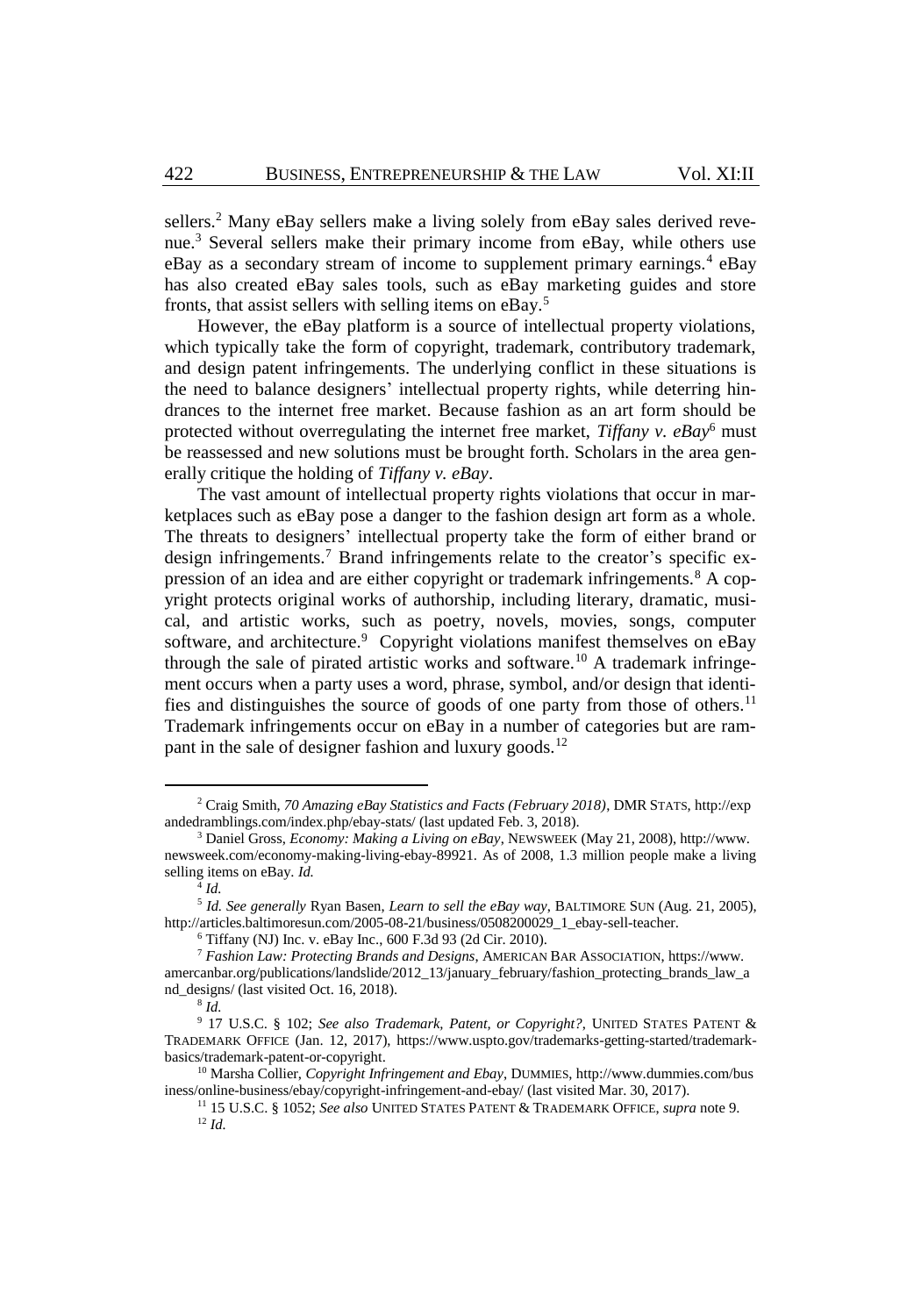Design infringements are also frequent in the fashion industry and relate less to the expression and more to the design of an item. Specifically,

> [c]opying in fashion is not news; in fact, it is an extremely common occurrence. The business of fast fashion brands, such as Forever 21, H&M, Zara, and Nasty Gal, exist [sic] entirely on copying on runway designs.<sup>13</sup> However, identifying examples of potential copyright infringement in fashion is often a difficult task, as copyright protection in the U.S. does not extend to the majority of useful articles (think: clothing and accessories, with some exceptions) in their entirety.<sup>14</sup>

However, the recent decision in *Star Athletica v. Varsity Brands*<sup>15</sup> did extend copyright protection to a useful article.<sup>16</sup>

<span id="page-3-1"></span>There are two important reasons to understand and to seek to refine the complexities of intellectual property law in the context of Internet and secondhand markets, such as eBay. First, established designers need to be able to trust the value of their brands without devaluation by underground or secondary marketplaces.<sup>17</sup> Particularly in the high-end fashion arena, "[e]very brand has to specify its positioning, and then convey it through its products, its services, its price, its distribution and its communication. Positioning is the difference that creates the preference for a given brand  $\ldots$ <sup>18</sup> Furthermore, emerging designers are not equipped with the means to fight design infringements.<sup>19</sup> In fact, "[t]he problem is that generally, there is not enough awareness about intellectual property in the fashion industry and designers will typically become interested in their IP rights only once things go wrong, or perhaps when an investor comes in." <sup>20</sup> Thus, copyright and trademark violations in the fashion industry are a

<sup>&</sup>lt;sup>13</sup> *A Case of Copyright Infringement: Raf Simons v. Cihuah, FASHION LAW (Apr. 14, 2016),* http://www.thefashionlaw.com/home/a-clearcut-case-of-copyright-infringement-raf-simons-vs-cihua h.

<span id="page-3-0"></span><sup>14</sup> *Id.*

<sup>15</sup> Star Athletica, L.L.C. v. Varsity Brands, Inc., 137 S. Ct. 1002 (2017).

<sup>&</sup>lt;sup>16</sup> A feature incorporated into the design of a useful article is eligible for copyright protection only if the feature can be perceived as a two- or three-dimensional work of art separate from the useful article, and it would qualify as a protectable pictorial, graphic, or sculptural work, either on its own or fixed in some other tangible medium of expression, if it were imagined separately from the useful article into which it is incorporated. *Id.* at 1007.

<sup>17</sup> Vincent Bastien, *Marketing To A High-End Consumer, Using the Luxury Strategy*, ENTREPRENEUR (Sept. 20, 2015), https://www.entrepreneur.com/article/250745.

<sup>18</sup> *Id.*

<sup>&</sup>lt;sup>19</sup> Addressing Fashion's Intellectual Property Conundrum, BUS. FASHION (July 26, 2011), http s://www.businessoffashion.com/articles/intelligence/fashions-intellectual-property-conundrum.

<sup>20</sup> *Id*. This statement was made by "Tahir Basheer, whose legal practice at London law firm Sheridans focuses on the management, exploitation and protection of intellectual properties across media, entertainment and fashion." *Id.*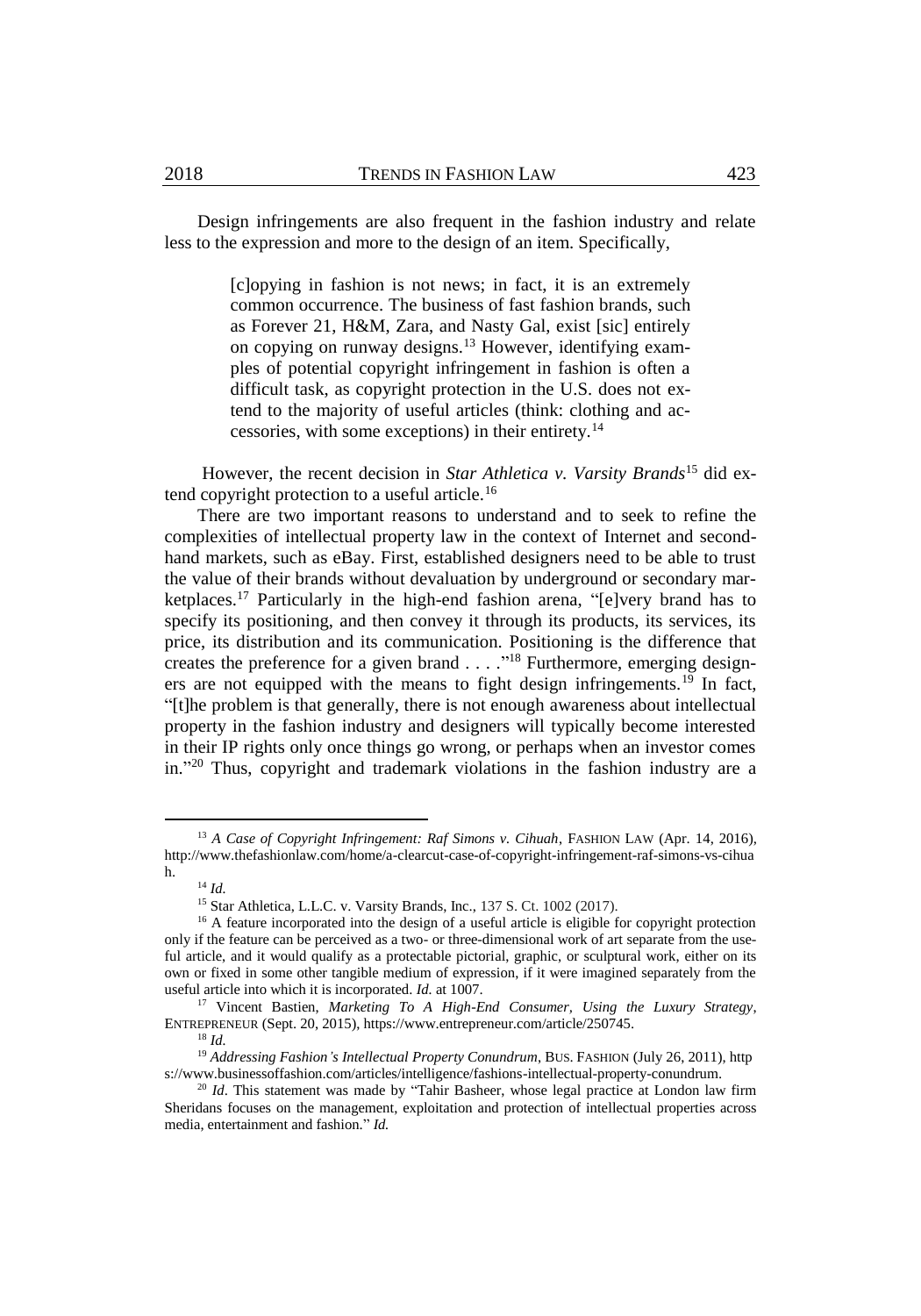challenge, specifically for emerging designers and small businesses.<sup>21</sup> Additionally, "[t]aking legal action on the basis of alleged infringement can be an onerous process." <sup>22</sup> In fact, "[i]n the US, the design patent system has high application costs, long procedural timeframes and an unusually high standard of invention, which means that fashion designers are left unprotected and vulnerable against increasingly bold copyists."<sup>23</sup>

<span id="page-4-0"></span>However, the increasing number of governmental regulations are harmful to small businesses, especially in the Internet free market context.<sup>24</sup> Small businesses create two out of three of net new jobs annually, employ more than half of the private-sector workforce, and generate nearly 50 percent of annual GDP.<sup>25</sup> Furthermore, "72 percent of small businesses reported that regulations were hurting their 'operating environment."<sup>26</sup> As recently as January 2016, greater than two-thirds of more than 400 small business owners polled said they expected it to be more difficult for them to conduct business under the existing regulations.<sup>27</sup>

For its more than twenty-five million sellers, eBay provides flexibility and stability when operating an online small business.<sup>28</sup> First, eBay provides the platform for selling, as well as PayPal, its platform for processing payments.<sup>29</sup>

<sup>21</sup> *Id*.

 $\overline{a}$ 

*Id. See also* Robert W. Payne, *Dealing with Unauthorized Online Dealers: Sales of "Genuine" Products*, A.B.A. (July 2014), http://www.americanbar.org/publications/blt/2014/07/01\_payne.html.

<sup>24</sup> Fareeha Ali, *Infographic: The Financial Impact of Regulations on Small Business*, NFIB (Sept. 30, 2015), http://www.nfib.com/content/resources/start-a-business/infographic-the-financialimpact-of-regulations-on-small-business-bizhelp-71064/.

Copying is endemic in the fashion industry. But the effects are particularly acute for emerging designers for whom every sale counts. "The damage actioned by knock-offs is twofold," noted Gary Assim, partner and intellectual property specialist at London law firm Shoosmiths. "Firstly it robs the designer of the proceeds from the sale of his or her product, which will often have been the result of a considerable research and development investment," he said. "In addition, it denies the designer the rightful recognition as the original creator."

<sup>22</sup> BUS. FASHION, *supra* not[e 19](#page-3-0)*.*

<sup>23</sup> *Id.*

<sup>25</sup> Jared Hecht, *Are Small Businesses Really the Backbone of the Economy?*, INC. (Dec. 17, 2014), https://www.inc.com/jared-hecht/are-small-businesses-really-the-backbone-of-the-economy.h tml.

<sup>26</sup> Benjamin Goad*, Poll: 72 Percent of Small Businesses Say Regulations Are Hurting Them*, THE HILL (Jan. 25, 2013), http://thehill.com/regulation/business/279443-poll-72-percent-of-smallbusinesses-say-regulations-are-hurting-.

<sup>27</sup> Alfredo Ortiz, *America Must Tame Regulation, 'Bring Small Businesses Back'*, BREITBART (Jan. 16, 2016), http://www.breitbart.com/big-government/2016/01/16/america-must-bring-small-bu sinesses-back/.

<sup>28</sup> Marcia Layton Turner, *How eBay Sellers Can Increase Sales with Just a Few Tweaks*, FORBES (Jan. 31, 2017), https://www.forbes.com/sites/marciaturner/2017/01/31/how-ebay-sellerscan-increase-sales-with-just-a-few-tweaks/#60aa22d96227.

<sup>29</sup> *eBay to Intermediate Payments on its Marketplace Platform*, EBAY (Jan. 31, 2018), https://www.ebayinc.com/stories/news/ebay-to-intermediate-payments-on-its-marketplace-platform/.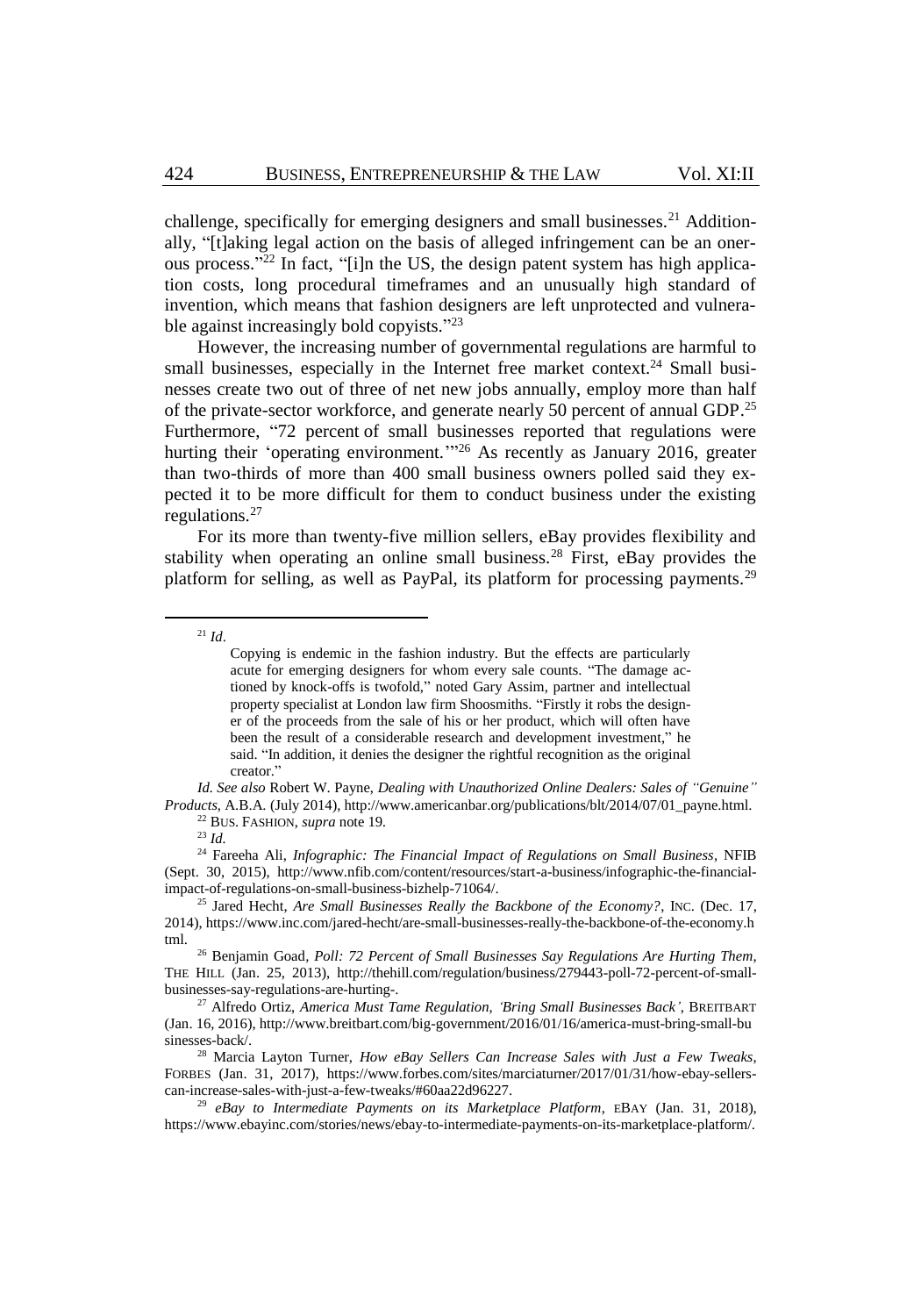Using the eBay website, sellers create their own listings or use eBay's "Quick Listing Tool."<sup>30</sup> Because eBay provides the platform for selling, but the seller is responsible for creating the content of the listing, sellers have a significant amount of control over how they choose to market an item. eBay also provides flexibility by allowing sellers to sell items at their own pace and on their own schedule, which is convenient for sellers who use the platform as an auxiliary source of income.<sup>31</sup> Furthermore, additional marketing tools are available for sellers who purchase an eBay store.<sup>32</sup>

In order to fully understand the implications of existing fashion law, it is important to understand the fundamental intellectual property law underlying the specific fashion law cases that will be discussed. Such an understanding will ensure a stronger analysis and understanding of such principles when applied to the evolving Internet fashion market.

# II. HISTORY AND BACKGROUND

#### *A. Trademark*

To establish trademark infringement under 15 U.S.C. section 1125, "[i]n addition to demonstrating that the plaintiff's mark is protected, the plaintiff must prove that the defendant's use of the allegedly infringing mark would likely cause confusion as to the origin or sponsorship of the defendant's goods with plaintiff's goods."<sup>33</sup> Case law recognizes three iterations of likelihood of confusion: (1) a mistake between products, (2) a mistake regarding the source of a product, and (3) belief that the product is "authorized, sponsored, or approved by the original company."<sup>34</sup> Whether a likelihood of confusion exists is determined by an multi-factor balancing test that varies by jurisdiction.<sup>35</sup> One way

<sup>&</sup>lt;sup>30</sup> *Creating a Listing*, EBAY, http://pages.ebay.com/help/sell/listing ov.html (last visited Jan. 28, 2017).

<sup>31</sup> *See* Gross, *supra* not[e 3.](#page-2-1)

<sup>32</sup> *Selling with eBay Stores*, EBAY, http://pages.ebay.com/help/sell/stores.html (last visited Jan. 28, 2017).

<sup>33</sup> 15 U.S.C. § 1125 (2012). *See also* Starbucks Corp. v. Wolfe's Borough Coffee, Inc*.*, 588 F.3d 97, 114 (2d Cir. 2009).

<sup>34</sup> Mark V.B. Partridge, *Likelihood of Confusion: Understanding Trademark Law's Key Principle*, PATTIS HALL, http://www.pattishall.com/pdf/LikelihoodofConfusion.pdf (last visited Mar. 30, 2017).

<sup>&</sup>lt;sup>35</sup> Starbucks Corp., 588 F.3d at 115. For example, the Eighth Circuit's test includes the following factors:

The eight factors are: (1) strength of the trademark; (2) similarity of the marks; (3) proximity of the products and their competitiveness with one another; (4) evidence that the senior user may "bridge the gap" by developing a product for sale in the market of the alleged infringer's product; (5) evidence of actual consumer confusion; (6) evidence that the imitative mark was adopted in bad faith; (7) respective quality of the products; and (8) sophistication of consumers in the relevant market.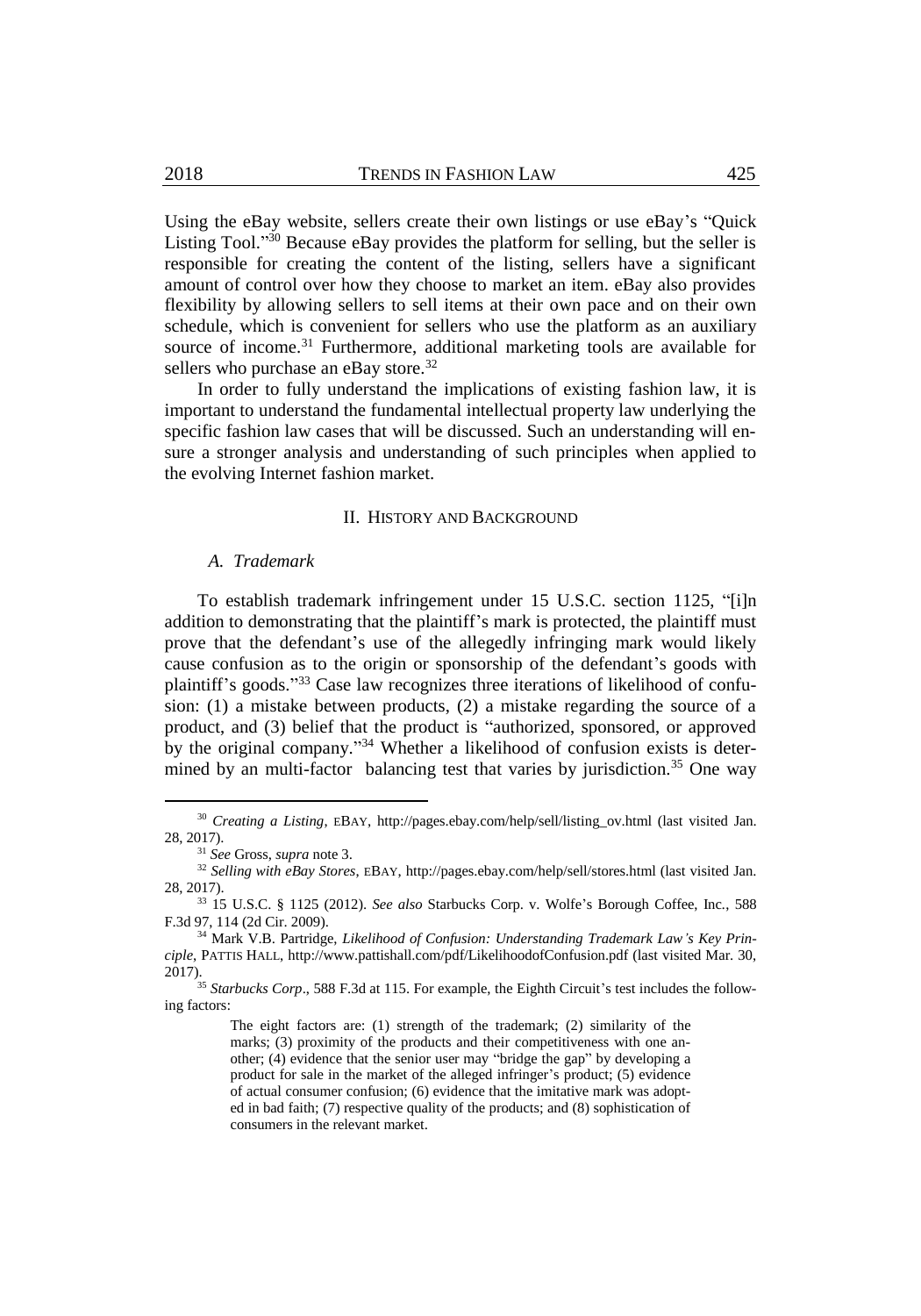for a plaintiff to establish a violation is by direct infringement.<sup>36</sup> However, protection for fashion designers is not necessarily provided for under the United States Trademark Act.<sup>37</sup>

> <span id="page-6-0"></span>Instead, trademark law protects brand names, logos, symbols, designs and other optional elements of apparel and accessories, and trade dress law protects the design, packaging or appearance of apparel and accessories, solely to the extent they identify the source and origin of such products.<sup>38</sup>

Trade dress may also become an issue for designers.<sup>39</sup> Specifically, "[u]nlike packaging and other elements where trade dress protection may be acquired through 'inherent distinctiveness,' trade dress protection of an apparel design requires distinctiveness to be acquired through 'secondary meaning,' a process whereby consumers come to recognize the design as a source identifier over a period of time." <sup>40</sup> In understanding trademark infringement in the fashion context, it is critical to understand the elements test set forth in *Coach, Inc. v. Goodfellow*, which explains a "party proves trademark infringement by showing (1) that it owns a trademark, (2) that the infringer used the mark in commerce without authorization, and (3) that the use of the alleged infringing trademark is likely to cause confusion among consumers regarding the origin of the goods offered by the parties."<sup>41</sup>

Contributory infringement is the second type of trademark infringement that occurs in online marketplaces such as eBay. To state a claim for contributory infringement against a service provider, a plaintiff must sufficiently plead that the defendant (1) "continued to supply its services to one who it knew or had reason to know was engaging in trademark infringement," and (2) "had direct control and monitoring of the instrumentality used by a third party to infringe." $42$ However, the theory of contributory infringement has not been asserted widely

*Id.*

<sup>36</sup> To prevail on a trademark infringement claim under section 32 of the Lanham Act, Plaintiff must show that Defendant used in commerce, without Plaintiff's consent, any reproduction, counterfeit, copy, or colorable imitation of Plaintiff's valid trademark 'in connection with the sale, offering for sale, distribution, or advertising of any goods or services on or in connection with which such use is likely to cause confusion, or to cause mistake, or to deceive.

Spy Optic, Inc. v. Alibaba.com, Inc., 163 F. Supp. 3d 755, 764 (C.D. Cal. 2015).

<sup>37</sup> Oliver Herzfeld, *Protecting Fashion Designs*, FORBES, (Jan. 3, 2013) http://www.forbes.com /sites/oliverherzfeld/2013/01/03/protecting-fashion-designs/#2d1ceaa973f8.

<sup>&</sup>lt;sup>38</sup> *Id.* "For example, the brand name and logo hang tag and distinctive pocket stitching on a pair of jeans could be registered as protectable trademarks, and the unique shape of a dress could be registered as protectable trade dress." *Id.*

<sup>39</sup> *Id.*

<sup>40</sup> *Id.*

<sup>41</sup> Coach, Inc. v. Goodfellow, 717 F.3d 498, 502 (6th Cir. 2013).

<sup>42</sup> *See* Bastien, *supra* not[e 17.](#page-3-1)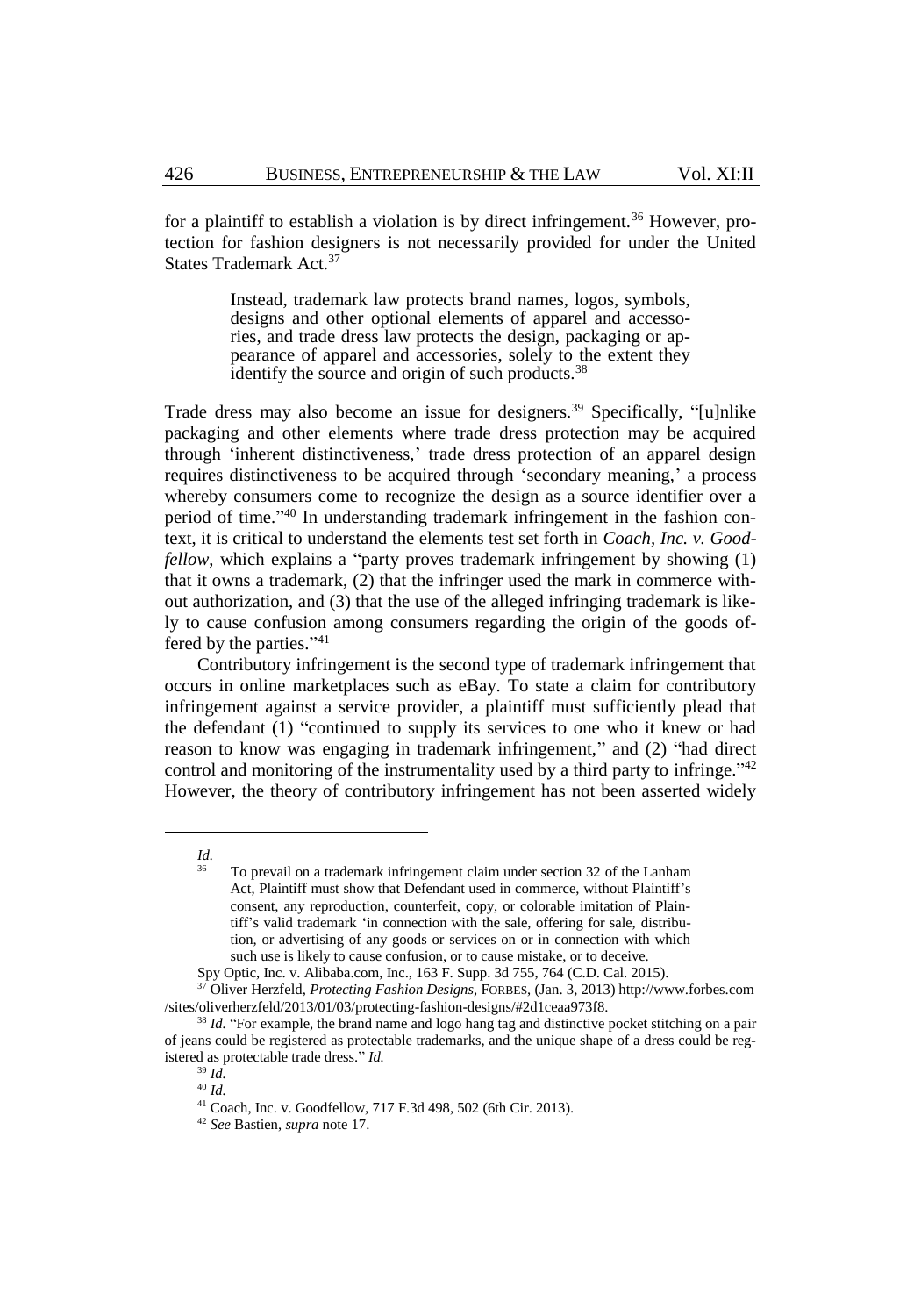outside of the manufacturer/distributor context.<sup>43</sup> "Moreover . . . under the doctrine of contributory infringement, that 'if a manufacturer or distributor . . . continues to supply its product to one whom it knows or has reason to know is engaging in trademark infringement,' the manufacturer or distributor itself may held be liable for infringement."<sup>44</sup> Corporations may also be held liable for contributory trademark infringement.<sup>45</sup> Furthermore, courts in the Sixth, Seventh, Ninth Circuits, the Southern District of Florida, and the District of New Hampshire have found flea market operators to be liable for contributory infringement.<sup>46</sup> Finally, in some instances, Internet service providers may also be held liable for contributory trademark infringement.<sup>47</sup>

#### *B. Design Patents*

An eBay seller may also infringe a fashion design patent, but this is more difficult to enforce. Design patents are addressed in 35 U.S.C. section 173 and provide fifteen years of exclusive industrial design rights for new and nonobvious ornamental designs of functional items.<sup>48</sup> A popular example in the fashion context is Alexander Wang's Robyn Hobo Bag U.S. design patent No. D672,962.<sup>49</sup> Comparatively, design patent law is different in the European Union.<sup>50</sup> Because fashion is an international endeavor, such deviations between Eu-

 $\overline{a}$ 

Generally, design patents are granted for handbags, shoes, jewelry designs and more. Apparel designs are generally deemed unpatentable because they are considered functional. . . . More so, apparel designs are considered to be obvious and not novel. Although certain elements of a design are not novel or obvious, their combination in that design may be. Therefore, a designer can patent key elements and important parts of the apparel design.

<sup>43</sup> Polo Ralph Lauren Corp. v. Chinatown Gift Shop, 855 F. Supp. 648, 650 (S.D.N.Y. 1994).

<sup>44</sup> Gucci Am., Inc. v. Hall & Assocs., 135 F. Supp. 2d 409, 413 (S.D.N.Y. 2001).

<sup>45</sup> Luxottica Group, S.p.A. v. Greenbriar Marketplace II, LLC, 212 F. Supp. 3d 1375 (N.D. Ga. 2016).

<sup>46</sup> *Id.* at 2.

<sup>47</sup> *See* Ali, *supra* not[e 24.](#page-4-0) 

<sup>48</sup> 35 U.S.C. § 173 (2012). "An industrial design may consist of three dimensional features, such as the shape of an article, or two dimensional features, such as patterns, lines or color." *Frequently Asked Questions: Industrial Design Basics*, WORLD INTELLECTUAL PROPERTY ORGANIZATION, http://www.wipo.int/designs/en/faq\_industrialdesigns.html (last visited Oct. 29, 2018). *See also* Bastien, *supra* not[e 17.](#page-3-1)

*Id.* It should also be noted that, "a designer is not limited to obtaining a single design patent per product. Each element of a design can be covered under a separate patent, which expands the design's protection." *Id.*

<sup>49</sup> Alis Anita Manaila, *Design Patents are a Boon for the Fashion Industry*, CREATIVE ARTS ADVOCATE, (Jan. 13, 2017), http://creativeartsadvocate.com/design-patents-are-a-boon-for-the-fashi on-industry.

<sup>&</sup>lt;sup>50</sup> *Id.* "For example, in 2002, the E.U. passed a law that provides designers with up to three years of unregistered design protection and up to 25 years of registered protection. Contrast this with the law in the United States, which lacks any law that specifically targets fashion design protection." *Id.*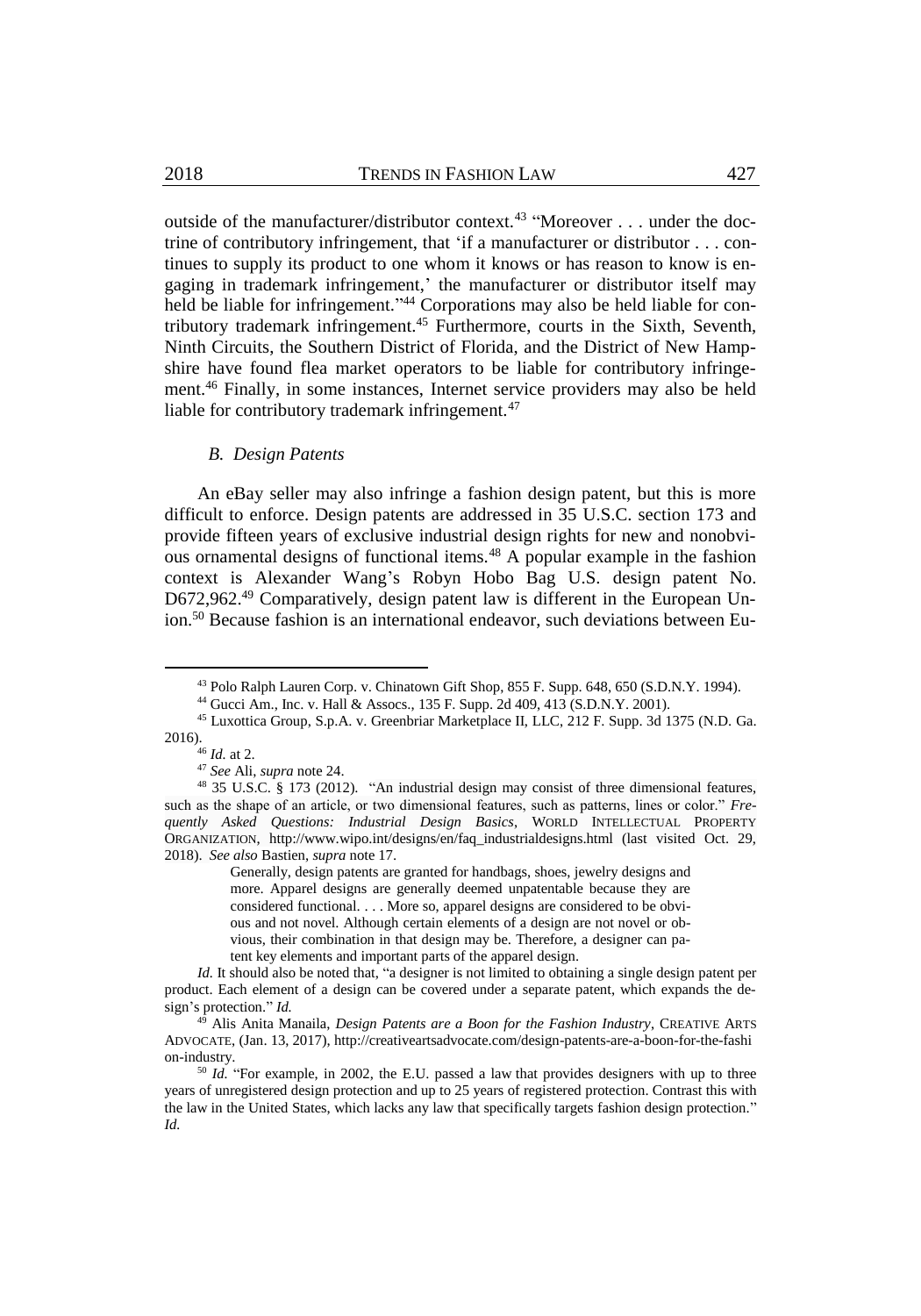ropean and American law makes it increasingly confusing to sellers, many of whom have a minimum knowledge of any intellectual property law.<sup>51</sup>

# *C. Copyright*

Copyright infringement is the third type of infringement that is common in online marketplaces such as eBay. Copyright infringement will either be direct infringement or contributory infringement.<sup>52</sup> To establish direct infringement, "two elements must be proven: (1) ownership of a valid copyright, and (2) copying of constituent elements of the work that are original." <sup>53</sup> Contributory infringement "turns on whether the activity in question 'substantially assists' direct infringement."<sup>54</sup> Another way to determine whether an entity is a contributory infringer is to determine whether the entity is "an essential step in the infringement process." <sup>55</sup> There is also a willfulness component to copyright infringement, which is often for statutory damages. Specifically, "a finding of 'willfulness' in [the copyright] context can be based on either 'intentional' behavior, or merely 'reckless' behavior."<sup>56</sup> "To prove 'willfulness' under the Copyright Act, the plaintiff must show (1) that the defendant was actually aware of the infringing activity, or (2) that the defendant's actions were the result of 'reckless disregard' for, or 'willful blindness' to, the copyright holder's rights." <sup>57</sup> Furthermore, with regard to copyright infringement, it is critical that sellers in online marketplaces understand the idea/expression doctrine.<sup>58</sup> Etsy, an online marketplace for hand-crafted products and vintage items, offers non-legal advice to its customers by explaining that "[p]ursuant to the idea/expression doctrine, US copyright protects only the expression of the idea—not the idea itself."<sup>59</sup> It may be difficult for a layperson to draw the line between an idea and an expression.

<sup>&</sup>lt;sup>51</sup> *Id.* "To bridge the gap between the lack of significant intellectual property protection and the need for such safeguards designers are increasingly turning to design patents to secure their rights." *Id.*

<sup>52</sup> 17 U.S.C. §§ 105–122 (2012).

<sup>53</sup> 17 U.S.C. § 501; See also Feist Publ'ns, Inc. v. Rural Tel. Serv. Co., 499 U.S. 340, 361 (1991).

<sup>54</sup> Louis Vuitton Malletier, S.A. v. Akanoc Sols., Inc., 658 F.3d 936, 943 (9th Cir. 2011).

<sup>55</sup> *Id.* at 944.

<sup>56</sup> *Id.*

<sup>57</sup> *Id.*

<sup>58</sup> *Idea and Expression Dichotomy*, LAWTEACHER, https://www.lawteacher.net/free-law-essays /copyright-law/idea-and-expression-dichotomy.php (last visited Oct. 29, 2018). "This concept can be summed up in Lindley LJ's statement that: 'Copyright does not extend to ideas, or schemes, or systems, or methods; it is confined to their expression; and if their expression is not copied, the copyright is not infringed.'" *Id.*

<sup>59</sup> *Copyrighting and Protecting Your Work*, ETSY, https://www.etsy.com/help/article/263 (last visited Jan. 13, 2017).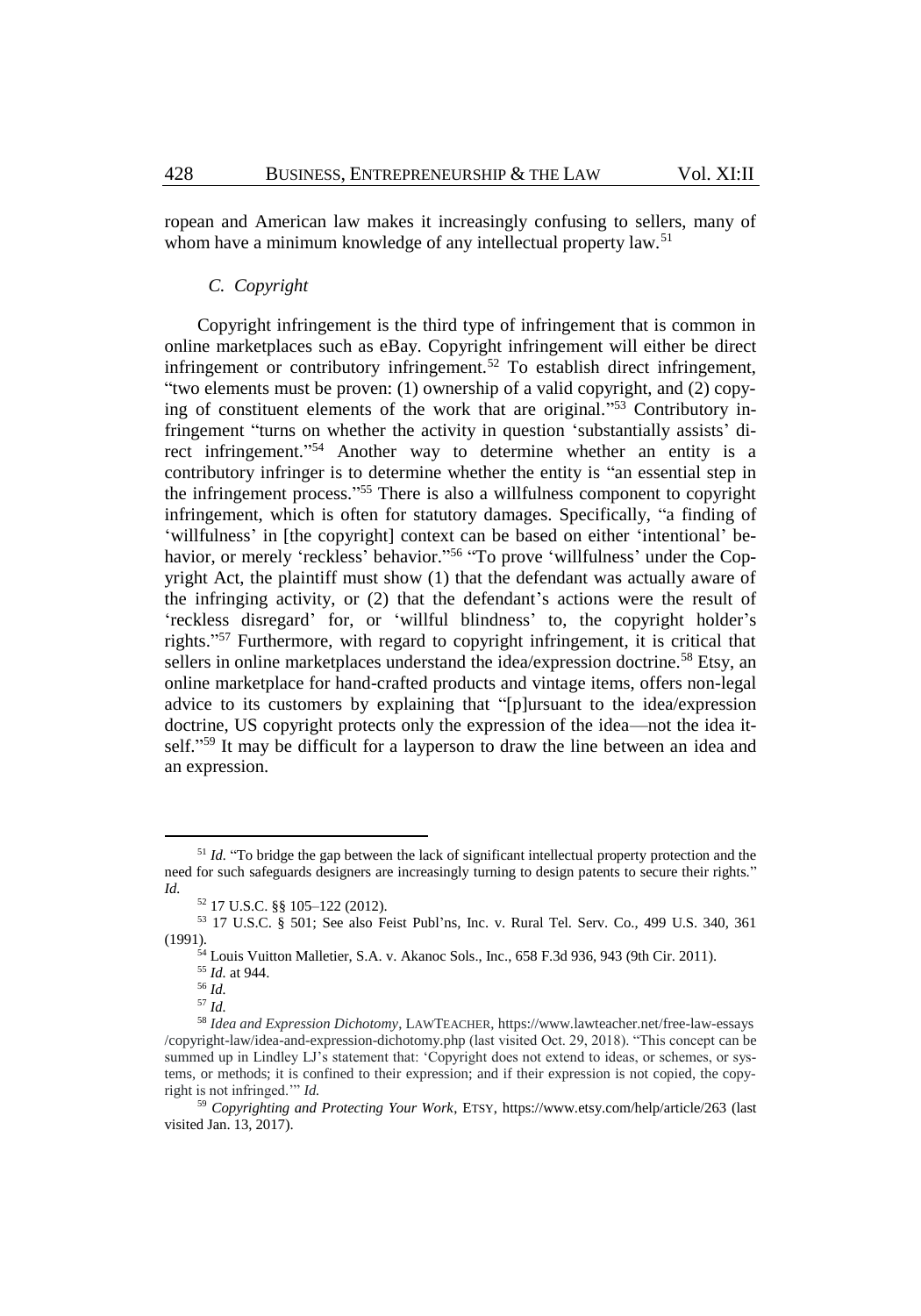#### III. ANALYSIS

# *A. Analysis of Relevant Case Law*

A notable case regarding the application of fashion-related intellectual property law in the online market context is *Tiffany v. eBay*. <sup>60</sup> There, the Second Circuit affirmed the district court's decision, which found eBay not liable for direct or contributory trademark infringement.<sup>61</sup> eBay operates www.ebay.com, "an Internet-based marketplace that allows those who register with it to purchase goods from and sell goods to one another." <sup>62</sup> eBay "provides the venue for the sale [of goods] and support for the transaction[s], [but] it does not itself sell the items listed for sale on the site, nor does it ever take physical possession of them." <sup>63</sup> eBay generates revenue in several different ways including: (1) charging "insertion" and "final value" fees, (2) revenue from PayPal, a company owned by eBay, which allows users to facilitate and process transactions, and (3) other streams of revenue, such as eBay "store" subscriptions and at one point, revenues from eBay Valet.<sup>64</sup>

In an effort to combat the epidemic of counterfeit goods, specifically regarding online sales in venues such as eBay, Tiffany, a manufacturer of fine silver jewelry, conducted its own research operation.<sup>65</sup> In 2004 and again in 2005, Tiffany conducted "buying programs" in which it "bought various items on eBay and then inspected and evaluated them to determine how many were counterfeit." <sup>66</sup> However, based on the record at trial, it was difficult to determine the degree of presence of Tiffany goods in such markets.<sup>67</sup>

Based on its research efforts, Tiffany found that 73.1% of the purported Tiffany goods purchased in the 2004 Buying Program and 75.5% of those purchased in the 2005 Buying Program were counterfeit.<sup>68</sup> The district court found that Tiffany's Buying Programs were "methodologically flawed and of ques-

<sup>60</sup> Tiffany (NJ) Inc. v. eBay Inc., 600 F.3d 93 (2d Cir. 2010).

<sup>61</sup> *Id.* at 96.

<sup>&</sup>lt;sup>62</sup> *Id.* at 97. It "connect[s] buyers and sellers and enable[s] transactions, which are carried out directly between eBay members." *Id.*

<sup>63</sup> *Id.*

<sup>64</sup> *Id. See also Subscriptions and fees*, EBAY, http://pages.ebay.com/seller-center/stores/subscri ptions.html (last visited Feb. 23, 2017, 5:08 PM). Please note, eBay Valet was discontinued in March of 2018.

<sup>65</sup> *Tiffany*, 600 F.3d at 97.

<sup>&</sup>lt;sup>66</sup> *Id.* Tiffany sells its products by catalog, in store, on its website, and through its Corporate Sales Department. *Id.* Tiffany's products are never put on sale, liquidated, discounted, or sold as overstock. *Id.* "It does not—nor can it, for that matter—control the 'legitimate secondary market' in authentic Tiffany silvery jewelry." *Id.*

<sup>67</sup> *Id.*

<sup>&</sup>lt;sup>68</sup> *Id.* Specifically, Tiffany purchased items from eBay that were being sold under the Tiffany name and inspected them to determine how many items available for sale on the website were counterfeit. *Id.*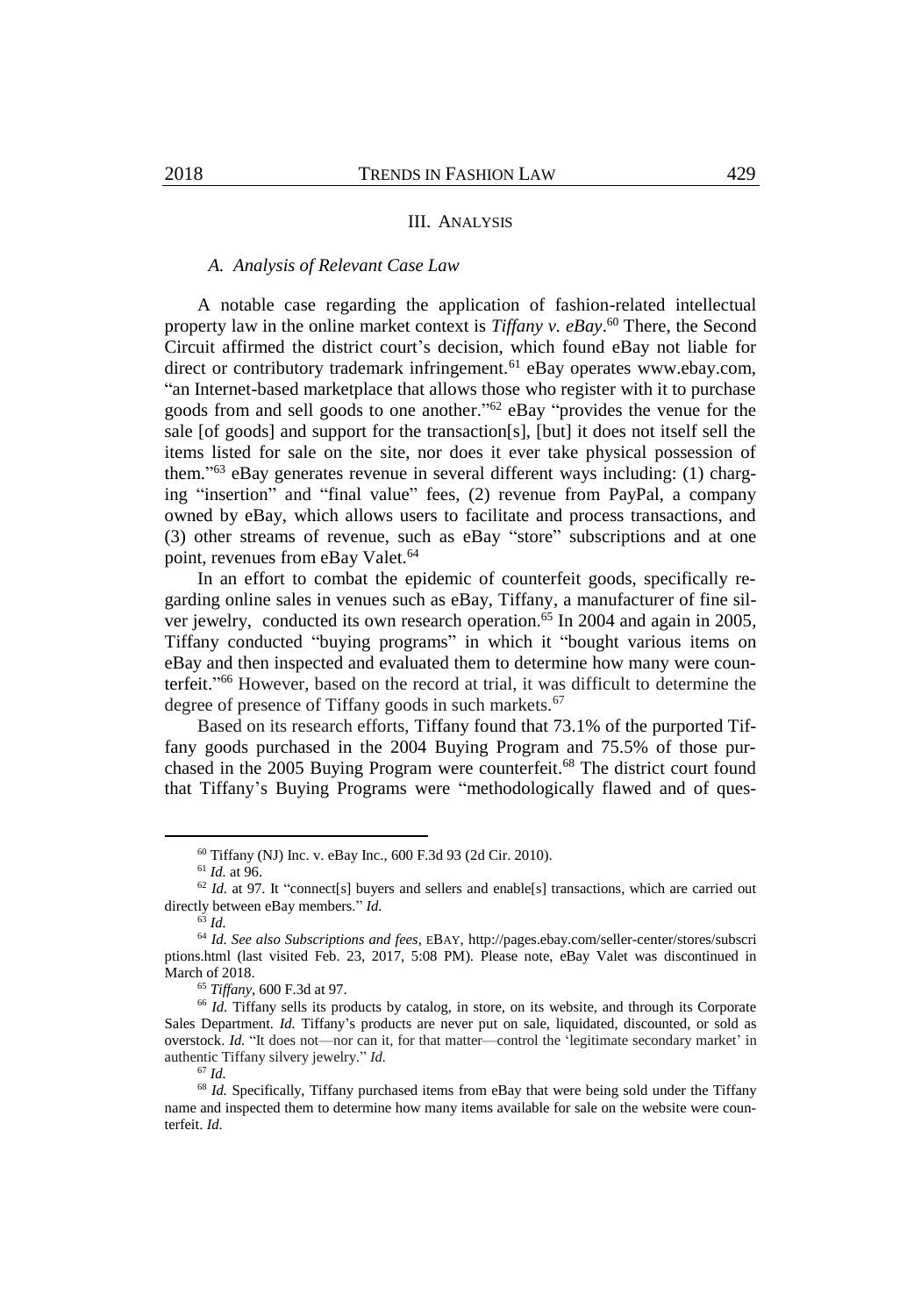tionable value." <sup>69</sup> The court validated that counterfeit goods were being sold on eBay, but ultimately based its decision on the fact that a substantial number of authentic goods were also available on the site.<sup>70</sup> eBay's Jewelry & Watches category manager estimated that, between April 2000 and June 2004, eBay earned \$4.1 million in revenue from completed listings with "Tiffany" in the listing title in the Jewelry & Watches category.<sup>71</sup> Thus, a portion of eBay's earnings was derived from counterfeit Tiffany merchandise. Furthermore, the district court determined that 125 customers complained to eBay about purchasing "Tiffany" items during the last six weeks of 2004.<sup>72</sup> This could likely be an underestimate of the counterfeit Tiffany goods available on eBay considering that some buyers are not equipped with the knowledge to determine an item's authenticity when purchasing from a third-party seller.<sup>73</sup>

eBay argued that Tiffany's main goal was "to shut down the legitimate secondary market in authentic Tiffany goods." <sup>74</sup> If Tiffany had been able to eliminate the sale of all Tiffany goods in the secondhand market, demand for its goods sold in the limited number of outlets would increase. Although fewer sales of any type of items on eBay would decrease eBay's profits, the effects wouldn't necessarily be negative.<sup>75</sup>

Regardless, the district court found that, because eBay "never saw or inspected the merchandise in the listings," its ability to determine whether a particular listing was for counterfeit goods was limited.<sup>76</sup> The Second Circuit's primary reasoning was that none of eBay's uses of the mark suggested that Tiffany affiliated itself with eBay or endorsed the sale of its products through eBay's website.<sup>77</sup>

The court reasoned that even if eBay had conducted a proper inspection of the goods, "in many instances it likely would not have had the expertise to determine whether they were counterfeit."<sup>78</sup> Furthermore, the court noted that, "in many instances, determining whether an item is counterfeit will require a physi-

<sup>69</sup> *Id.*

<sup>70</sup> *Id.* at 98. The court reasoned that the investigation was flawed because it "provide[d] limited evidence as to the total percentage of counterfeit goods available on eBay at any given time." *Id.* at 97.

<sup>71</sup> *Id.*

<sup>72</sup> *Id.*

<sup>73</sup> *Fake products sold by places like Walmart or Amazon hold risks of everything from cyanide to rat droppings – here's how to make sure what you're buying is real*, BUSINESS INSIDER, https://w ww.businessinsider.com/how-to-find-fake-products-online-shopping-amazon-ebay-walmart-2018-3 (last visited Oct. 29, 2018).

<sup>74</sup> *Id.*

<sup>&</sup>lt;sup>75</sup> *Id.* "The immediate effect would be loss of revenue to eBay, even though there might be a countervailing gain by eBay resulting from increased consumer confidence about the bona fides of other goods sold through its website." *Id.*

<sup>&</sup>lt;sup>6</sup> See supra, note 60. The appellate court ultimately found that eBay's use of Tiffany's mark was lawful. *Id.* at 102.

<sup>77</sup> *Id.*

<sup>78</sup> *Id.*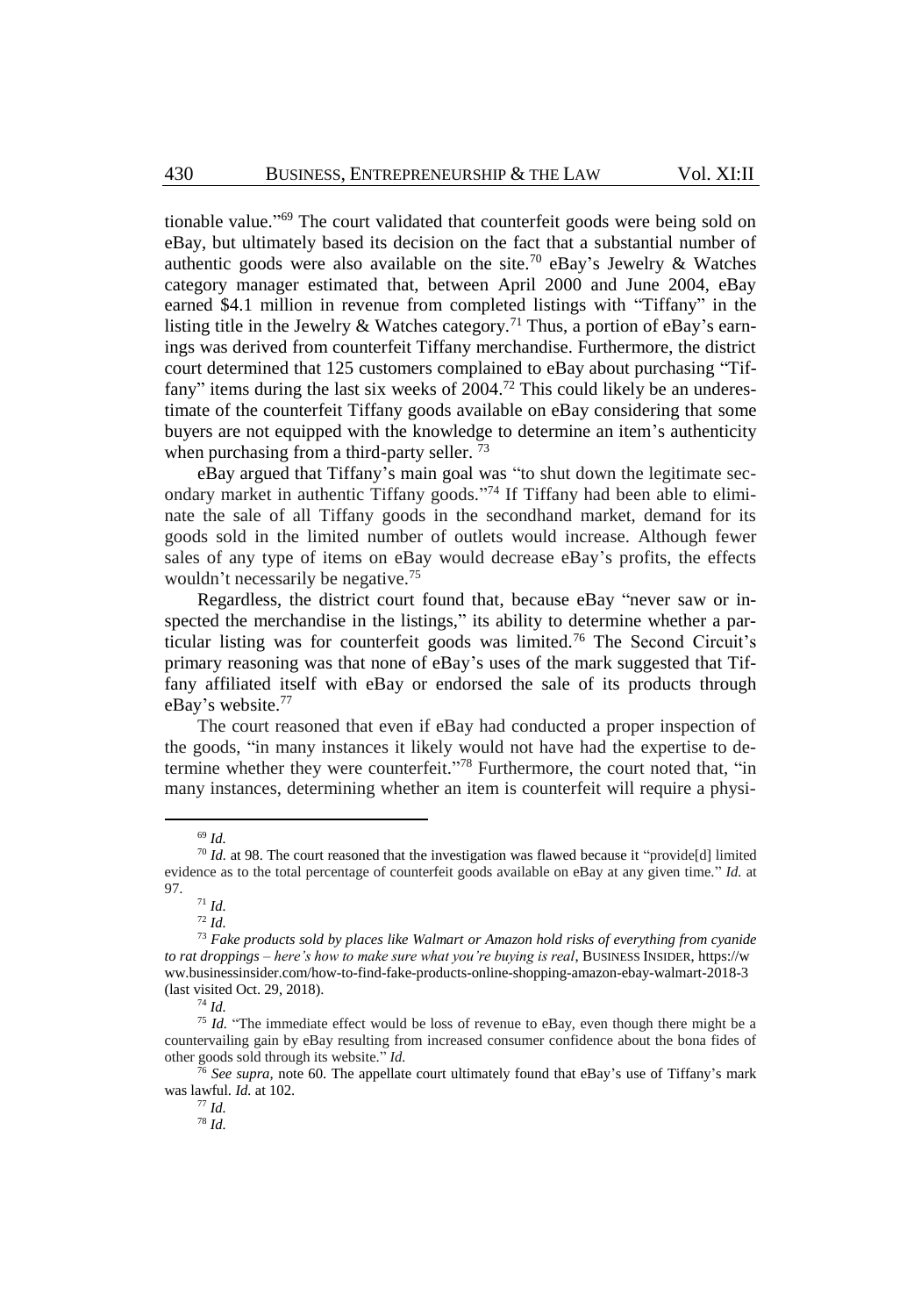cal inspection of the item, and some degree of expertise on the part of the examiner." <sup>79</sup> The court elaborated on eBay's efforts to combat the sale of counterfeit items on their site.<sup>80</sup> eBay also implemented a "fraud engine," "which is principally dedicated to ferreting out illegal listings, including counterfeit listings."<sup>81</sup>

There are several cases aside from *Tiffany* that help to further explain the roles of both the seller and the third party in determining liability. These cases are increasingly more important as eBay's business model and company practices continue to evolve. For example, in *Coach, Inc. v. Goodfellow*, the Sixth Circuit was asked to determine whether a flea market operator could be held liable for contributory trademark infringement for infringing products that were sold by one of its vendors.<sup>82</sup> In that case, Coach, Inc. brought a contributory trademark infringement action against Goodfellow, an individual who owned and operated a flea market that sold counterfeit Coach leather goods.<sup>83</sup> The court noted that "Goodfellow controlled the flea market and had ultimate authority in allowing and removing vendors who sold goods at the flea market." <sup>84</sup> Coach first notified Goodfellow of counterfeit sales of Coach goods by a letter it sent Goodfellow on January 15, 2010.<sup>85</sup> Eventually, the flea market was shut down

<sup>79</sup> *Id.*

<sup>80</sup> *Id*. eBay expended "as much as \$20 million each year on tools to promote trust and safety on its website." eBay created a "Trust and Safety" department made up of approximately 4,000 employees "devoted to trust and safety issues," with over 200 employees "who focus exclusively on combating infringement." *Id.* Seventy of the approximately 4,000 employees that work for the "Trust and Safety" department solely work with law enforcement. *Id.*

<sup>&</sup>lt;sup>81</sup> *Id.* In particular, "[t]he fraud engine uses rules and complex models that automatically search for activity that violates eBay policies." The "fraud engine" also applies "Tiffany-specific filters," applying "approximately 90 different keywords." *Id.* In addition, "[d]uring the period in dispute, eBay also 'periodically conducted [manual] reviews of listings in an effort to remove those that might be selling counterfeit goods, including Tiffany goods.'" *Id* at 99*.*

<sup>82</sup> *See* Coach, Inc. v. Goodfellow, 717 F.3d 498, 499–500 (6th Cir. 2013); *see also* Polo Ralph Lauren Corp. v. Chinatown Gift Shop, 855 F. Supp. 648 (S.D. N.Y. 1994) (denying defendant's motion to dismiss claims of trademark infringement, false designation of origin, unfair competition, and contributory infringement. The court of appeals agreed with a district court, holding that the contributory infringement test in *Inwood Laboratories* applied to a flea market operator who leased stalls to retailers selling infringing goods). *See* Inwood Laboratories, Inc. v. Ives Laboratories, 456 U.S. 844 (1982).

<sup>83</sup> *See Coach*, 717 F.3d at 500. Coach's primary goods are leather goods, handbags, eyewear, briefcases, and footwear. *Id.* The defendant, Frederick Goodfellow, owned and operated a flea market in Memphis, Tennessee. *Id.* Furthermore, "Goodfellow controlled, managed, and oversaw the day-to-day operations of the flea market." *Id.* The flea market rented booths to vendors on Thursdays through Sundays as well as rented storage containers for vendors to store their items when the flea market was not in operation. *Id.*

<sup>84</sup> *Id.*

<sup>&</sup>lt;sup>85</sup> Id. Goodfellow received another letter on March 26, 2010, from the Shelby County District Attorney's Office notifying him of the continuation of the sales of counterfeit Coach products at the flea market. *Id.* Finally, on April 23, 2010, the flea market was raided by law enforcement officers. *Id.* Coach filed the action against Goodfellow in June 2010, demanding a halt to the sale of fake Coach goods. *Id.* Upon discovery that sales of counterfeit goods continued in February 2011, another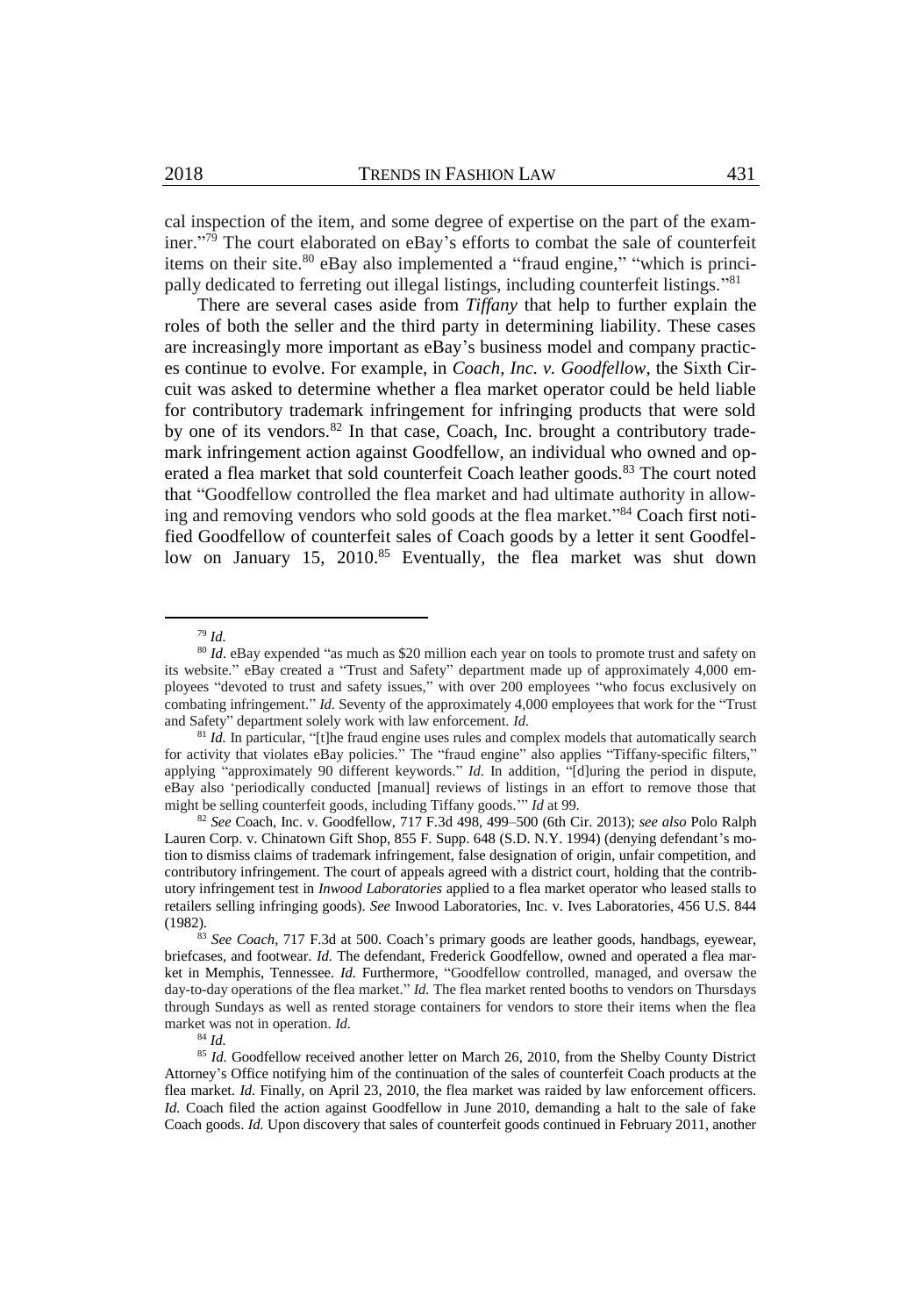completely.<sup>86</sup> Goodfellow admitted to knowing of the sale of counterfeit Coach goods and that he was aware of the raids and arrests.<sup>87</sup> Coach filed a motion for partial summary judgment in regard to the issue of liability to which Goodfellow did not respond.<sup>88</sup> Coach was awarded \$5,040,000 in damages.<sup>89</sup>

In *Inwood Laboratories, Inc. v. Ives Laboraties, Inc.*, the United States Supreme Court determined that liability under the Lanham Act may be imposed on those who facilitate trademark infringement.<sup>90</sup> The Sixth Circuit court addressed the issue of "whether Goodfellow [was] properly held liable for the infringing acts of others."<sup>91</sup> Ultimately, the court affirmed the district court's decision, and held that Goodfellow was liable for contributory trademark infringement.<sup>92</sup> Specifically, the court in *Coach* focused on reasoning "stating that where a 'distributor intentionally induces another to infringe a trademark, or if it continues to supply its product to one whom it knows or has reason to know is engaging in trademark infringement, [it] is contributorily responsible for any harm done as a result of the deceit.<sup>'"93</sup> The analysis of *Inwood* has been applied in other instances of flea markets and contributory liability has been found on the part of flea market operators.<sup>94</sup>

For example, in *Hard Rock Café Licensing Corp. v. Concession Services,*  Inc.,<sup>95</sup> the Seventh Circuit found contributory liability on the part of vendors who engaged in trademark violations.<sup>96</sup> In *Hard Rock*, the court developed the willful blindness standard.<sup>97</sup> There, "[t]he court defined as willfully blind one who suspects wrongdoing and deliberately fails to investigate."<sup>98</sup> Thus, pursuant to the *Hard Rock* willful blindness standard, "a flea market operator who deliberately fails to investigate suspected infringing activity by vendors and facili-

raid was conducted by law enforcement officers on March 4, 2011. *Id.* On June 23, 2011, yet another raid occurred, resulting in the seizure of more than 4,600 "Coach" products. *Id.*

<sup>86</sup> *Id.*

<sup>&</sup>lt;sup>87</sup> *Id.* at 501. It should also be noted that "[t]he flea market's employees never received any training to identify counterfeit goods." *Id.* at 500. Similarly, vendors were not required to sign any sort of permit upon which they agreed that they would not sell counterfeit items. *Id.* However, there was some evidence of remedial measures. *Id* at 500–01*.*

<sup>&</sup>lt;sup>88</sup> *Id.* at 501. The court granted Coach's motion and "[d]espite Goodfellow's failure to respond, the court viewed the record in the light most favorable to him as non-movant, but still held that Goodfellow was contributorily liable for sales of counterfeit Coach products by his vendors." *Id.* Goodfellow moved to set aside the motion for partial summary judgment, but his efforts were unsuccessful. *Id.*

<sup>89</sup> *Id.* "The jury awarded \$240,000 per mark for twenty-one total infringed marks." *Id.*

<sup>90</sup> Inwood Labs., Inc. v. Ives Labs., Inc., 456 U.S. 844 (1982).

<sup>91</sup> *See Coach*, 717 F.3d at 502.

<sup>92</sup> *Id.* at 506*.*

<sup>93</sup> *Id.* at 505–06*.*

<sup>94</sup> *Id.* at 503.

<sup>95</sup> Hard Rock Café Licensing Corp. v. Concession Servs., Inc., 955 F.2d 1143 (7th Cir. 1992).

<sup>96</sup> *Id.*

<sup>97</sup> *Id.*

<sup>98</sup> *Id.*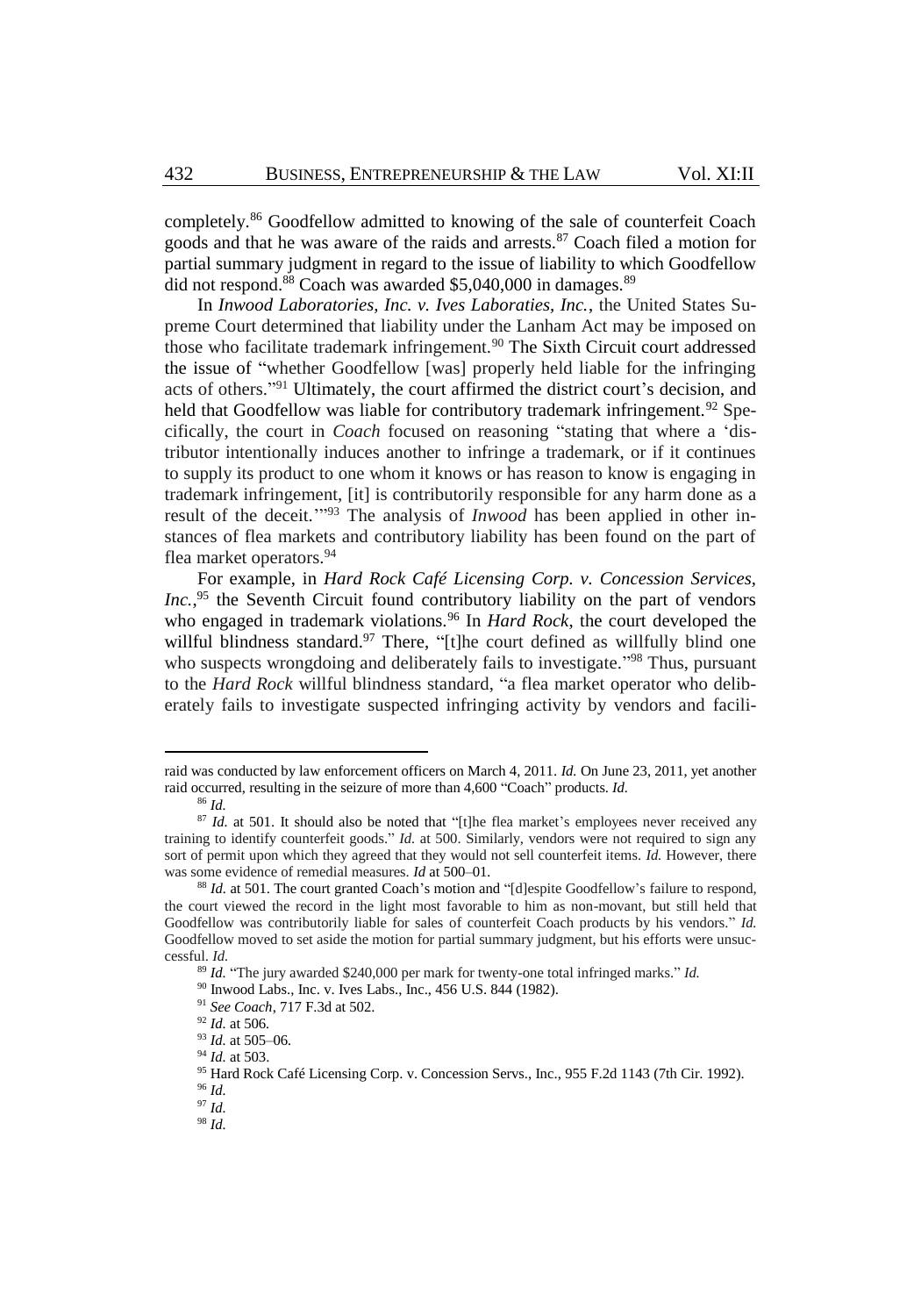tates ongoing infringement by permitting such vendors to use flea market resources may be subject to contributory liability."<sup>99</sup>

In a Ninth Circuit case, *Fonovisa, Inc. v. Cherry Auction, Inc.*,<sup>100</sup> the court "adopted *Hard Rock Café*'s application of *Inwood*, holding that the flea market operator was liable for contributory trademark infringement because it knew or had reason to know of the infringing activity."<sup>101</sup> There, the court "observ[ed] that a flea market operator 'can not [sic] disregard its vendors' blatant trademark infringements with impunity."<sup>102</sup>

While *Hard Rock* and *Fonovisa* both provide insights and analogous facts to *Tiffany* and other similar situations that arise in the eBay marketplace, there are other more recent cases that provide an additional layer to the analysis of contributory infringement in the Internet marketplace context. One example is the Fourth Circuit case, *Rosetta Stone Ltd. v. Google, Inc*. <sup>103</sup> While this case involved Rosetta Stone language learning software, several luxury and designer fashion brands filed amicus briefs in support of Rosetta Stone, the appellant.<sup>104</sup>

In 1992, Rosetta Stone began selling language-learning software and eventually came to be publicly traded in January 2010.<sup>105</sup> "Rosetta Stone owns and uses several registered marks in connection with its products and services: ROSETTA STONE, ROSETTA STONE LANGUAGE LEARNING SUCCESS, ROSETTASTONE.COM, and ROSETTA WORLD." <sup>106</sup> Rosetta Stone engages in various types of marketing including: radio, magazines, television, kiosks and public venues, and the Internet.<sup>107</sup> In 2002, Rosetta Stone began advertising on Google.<sup>108</sup> Google operates AdWords, an advertising platform that allows "a sponsor to 'purchase' keywords that trigger the appearance of the

 $\overline{a}$ 

<sup>105</sup> *Id.* at 150. At that time, the corporation had 1,738 employees and a gross revenue of approximately \$252 million. *Id.*

<sup>106</sup> *Id.*

<sup>99</sup> *Id.*

<sup>100</sup> Fonovisa, Inc. v. Cherry Auction, Inc., 76 F.3d 259 (9th Cir. 1996).

<sup>101</sup> Coach, Inc. v. Goodfellow, 717 F.3d 498, 503 (6th Cir. 2013).

<sup>102</sup> *Id.*

<sup>103</sup> Rosetta Stone Ltd. v. Google, Inc., 676 F.3d 144 (4th Cir. 2012).

<sup>&</sup>lt;sup>104</sup> Id. The amici curiae included: Coach, Inc., Chanel, Longchamp USA, the National Football League, Oakley, Professional Golfers' Association of America, Tiffany & Company, Tumi, Swarovski North America, and Express, Inc. *Id.*

<sup>&</sup>lt;sup>107</sup> *Id.* "From 2003 through 2009, Rosetta Stone spent approximately \$57 million for television and radio advertising, \$40 million for print media marketing, and \$12.5 million to advertise on the Internet." *Id.* Rosetta Stone's marketing efforts were beneficial, because "[i]n 2009, Rosetta Stone's marks enjoyed the highest level of brand recognition by far in the domestic language-learning market." *Id.*

<sup>&</sup>lt;sup>108</sup> *Id.* "Google operates one of the world's most popular Internet search engines." *Id.* Specifically, "[w]hen an Internet user enters a word or phrase—the keyword or keywords—into Google's search engine, Google returns a results list of links to websites that the search engine has determined to be relevant based on a proprietary algorithm." *Id.* Google displays the results of the search, but it also displays "sponsored links," which are paid advertisements. *Id.*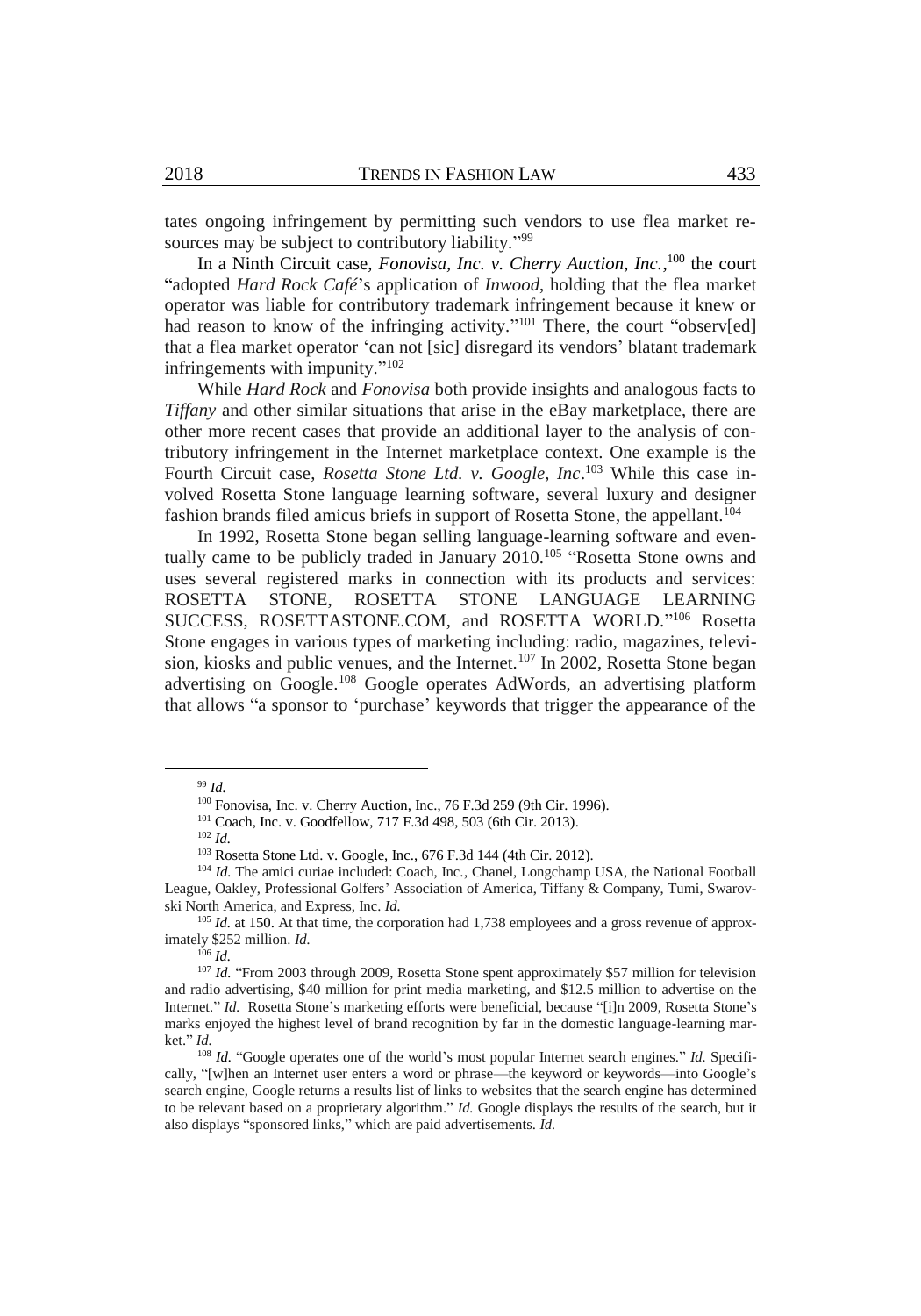sponsor's advertisement and link when the keyword is entered as a search term." 109

Advertisers using AdWords are required to register for an account before being allowed to bid on a key word.<sup>110</sup> Until 2004, Google's policy did not allow the use of trademarks in the text of the advertisement or as keywords.<sup>111</sup> However, in 2004, Google began "to allow the use of third-party trademarks as keywords even over the objection of the trademark owner."<sup>112</sup> In 2009, Google limited the use of a brand's trademark to four categories:

> (1) the sponsor is a reseller of a genuine trademarked product; (2) the sponsor makes or sells component parts for a trademarked product; (3) the sponsor offers compatible parts or goods for use with the trademarked product; or (4) the sponsor provides information about or reviews a trademarked product.<sup>113</sup>

"Rosetta Stone contends that Google's policies concerning the use of trademarks as keywords and in ad text created not only a likelihood of confusion but also actual confusion as well, misleading Internet users into purchasing counterfeit ROSETTA STONE software." <sup>114</sup> Furthermore, Rosetta Stone alleged that it was "plagued with counterfeiters since Google announced its policy shift

<sup>&</sup>lt;sup>109</sup> *Id.* "In other words, an advertiser purchases the right to have his ad and accompanying link displayed with the search results for a keyword or combination of words relevant to the advertiser's business." *Id.* Logistically, "[m]ost sponsors advertising with Google pay on a 'cost-per-click' basis, meaning that the advertiser pays whenever a user of Google's search engine clicks on the sponsored link." *Id.* The "sponsored links" appear to the right of the natural search results and three "sponsored links" also appear above the natural search results. *Id.* More than one sponsor may purchase a keyword and buyers purchase keywords through an auction style mechanism. *Id.* "Generally speaking, users of the Internet are apparently more likely to click on ads that appear higher up on the search results page." *Id.* Thus, "an advertiser will try to outbid its competitors for the top positions in order to maximize the number of clicks on the advertiser's text ads." *Id.* Advertisers seek an advertising spot that will generate the most clicks, because clicks convert into traffic to their respective websites, which will result in more sales in most cases. *Id.* Google also "benefits by placing the most relevant ads in the most desirable locations, which increases the likelihood of a high click-through rate and leads to increased advertising revenue." *Id.*

<sup>&</sup>lt;sup>110</sup> *Id.* "Under AdWords' boilerplate terms and conditions, the account holder must agree to assume responsibility for its selected keywords, for all advertising content, and for 'ensuring that [its] use of the keywords does not violate any applicable laws.'" *Id.* Furthermore, "[a]ccount holders must also agree to refrain from 'advertis[ing] anything illegal or engag[ing] in any illegal or fraudulent business practice.'" *Id.*

 $^{111}$ *Id.* 

<sup>&</sup>lt;sup>112</sup> *Id.* Google continued to promulgate the use of a third-parties' trademarks by introducing "a trademark-specific keyword tool that suggested relevant trademarks for Google's advertising clients to bid on as keywords." *Id.* Upon the trademark owner's request, Google would continue to block the use of the third-parties' trademarks. *Id.*

<sup>113</sup> *Id.* at 151–52.

<sup>114</sup> *Id.* at 152.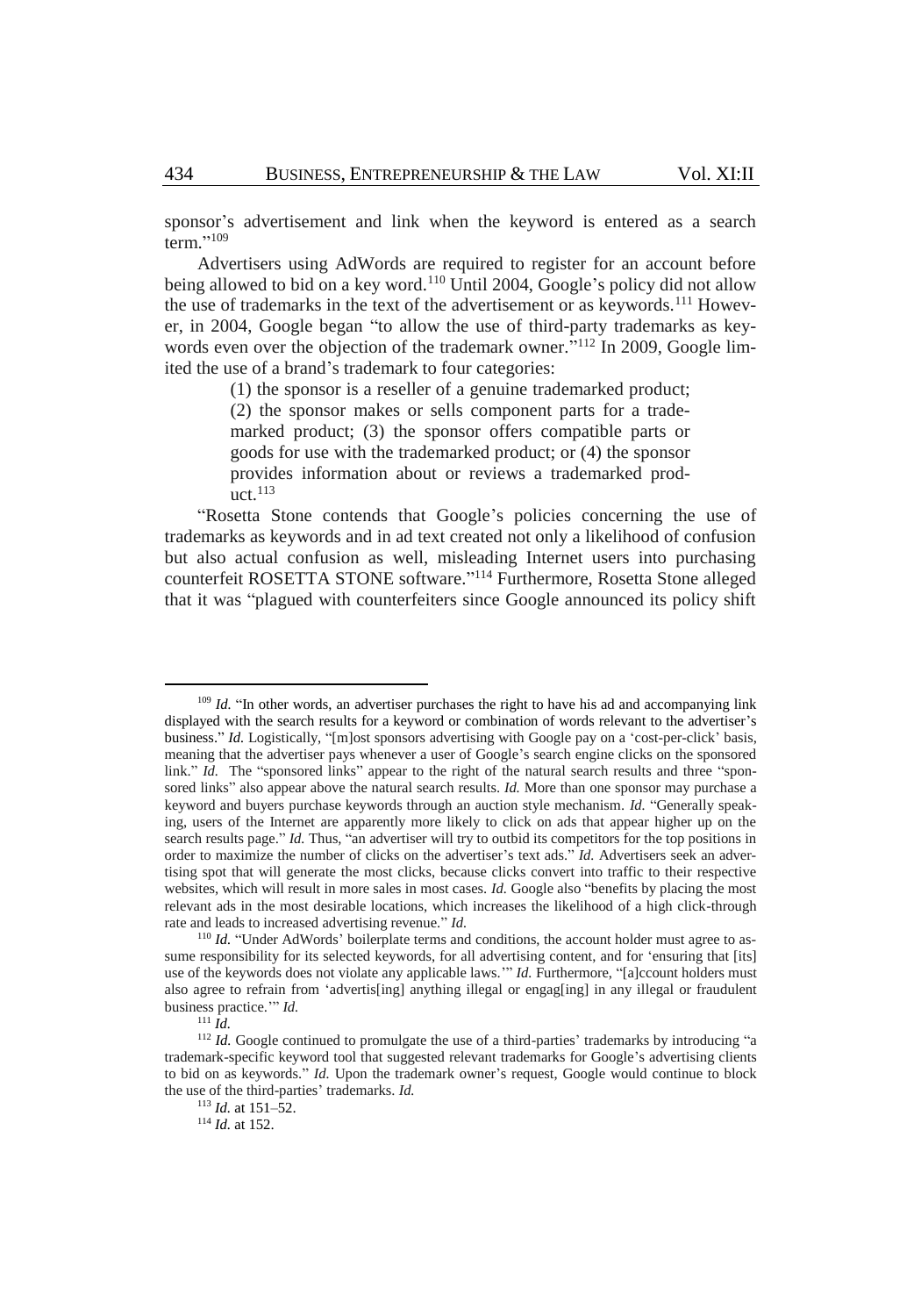in 2009." <sup>115</sup> Rosetta Stone filed an action against Google alleging: (1) direct trademark infringement; (2) contributory trademark infringement; (3) vicarious trademark infringement; (4) trademark dilution; and  $(5)$  unjust enrichment.<sup>116</sup> Google filed a motion for summary judgment, and the district court granted the motion for all of the claims except for the unjust enrichment claim, for which the court granted a motion to dismiss.<sup>117</sup>

The court also reasoned that "[i]t is not enough to have general knowledge that some percentage of the purchasers of a product or service is using it to engage in infringing activities."<sup>118</sup> Instead, "[t]he defendant must supply its product or service to 'identified individuals' that it knows or has reason to know are engaging in trademark infringement."<sup>119</sup> The district court acknowledged that Rosetta Stone had presented evidence supporting its contributory infringement claim.<sup>120</sup>

In fact, the district court based its decision primarily on *Tiffany v. eBay*. 121 However, the appellate court agreed with Rosetta Stone's contention that "the district court misapplied the standard of review and incorrectly awarded summary judgment to Google where the evidence was sufficient to permit a trier of fact to find contributory infringement." <sup>122</sup> However, the court in *Rosetta Stone* ultimately found that the application of the standard set forth in *Tiffany* was inappropriate because *Rosetta Stone* involved summary judgment, whereas the decision in *Tiffany* followed an extensive bench trial.<sup>123</sup>

<sup>&</sup>lt;sup>115</sup> *Id.* Between September 3, 2009, and March 1, 2010, Rosetta Stone claimed to have reported to Google 190 instances of sponsored links on Google that were marketing counterfeit Rosetta Stone items. *Id.*

<sup>116</sup> *Id.* 

<sup>&</sup>lt;sup>117</sup> *Id*. Rosetta Stone specifically challenged the district court's motion for summary judgment regarding the contributory trademark infringement claim. *Id.* Rosetta Stone derived its reasoning from the basic premise that "[c]ontributory infringement is a 'judicially created doctrine' that 'derive[s] from the common law of torts.'" *Id.*

<sup>118</sup> *Id.*

<sup>119</sup> *Id.*

<sup>&</sup>lt;sup>120</sup> *Id.* "The most significant evidence in this regard reflected Google's purported allowance of known infringers and counterfeiters to bid on the Rosetta Stone marks as keywords." *Id.*

<sup>121</sup> *Id.* at 164. As previously discussed, the court in *Tiffany* found that eBay's generalized knowledge of infringing conduct was not enough to satisfy the "knows or has reason to know" standard set forth in *Inwood*. *Id.*

 $122$  *Id.* The court further stated that, "[t]he only question in this appeal is whether, viewing the evidence and drawing all reasonable inferences from that evidence in a light most favorable to Rosetta Stone, a reasonable trier of fact could find in favor of Rosetta Stone, the nonmoving party." *Id.*

<sup>123</sup> *Id.* Ultimately, the court in *Rosetta Stone* concluded that "the evidence recited by the district court is sufficient to establish a question of fact as to whether Google continued to supply its services to known infringers." *Id.*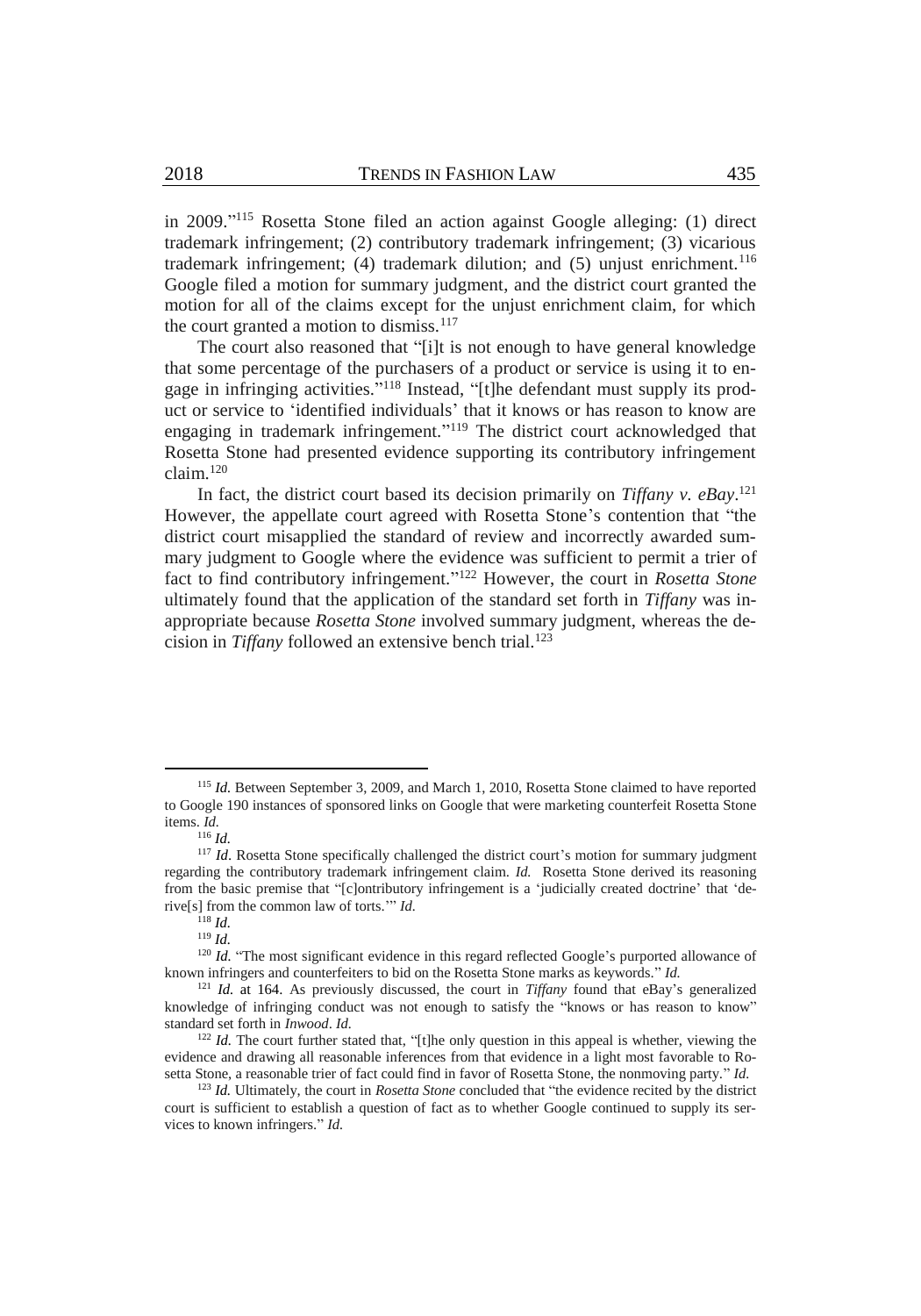#### *B. Analysis in the eBay Fashion Context*

As eBay's business model and strategy have evolved, the analysis in *Coach* and other similar cases is more analogous to infringements that occur on eBay than the analysis in *Tiffany*. In several ways, eBay can be likened to a flea market operator in the flea market line of cases, such as *Coach*. First, eBay is profiting from its sellers in the form of insertion and final value fees, use of PayPal as a secondary stream of revenue.<sup>124</sup> Furthermore, eBay launched the Global Shipping Program in the years following the decision in *Tiffany*. <sup>125</sup> An eBay seller is automatically qualified for the Global Shipping Program if an item sells internationally to a buyer in an eligible country.<sup>126</sup> Sellers then ship their sold item(s) to a U.S. shipping center, where experts manage the international shipping and customs process and send the item to the buyer. <sup>127</sup> Because the court in *Tiffany* focused on the fact that eBay never actually took possession of the infringing items as part of its analysis in coming to the conclusion that eBay could not be held liable for contributory trademark infringement, that reasoning is significantly weakened by the fact that eBay once took possession of certain items.<sup>128</sup> eBay recently had a program called eBay valet, where sellers could ship items to an eBay "valet" that listed and sold the items for the seller.<sup>129</sup> This further dismantled the reasoning in *Tiffany* because, not only was eBay physically taking possession of the property, but it was also creating the copy and marketing for the item and shipping the item to the buyer when it sells.<sup>130</sup> Thus, in that instance, eBay exerted a significant amount of control over the entire sales process. This not only invalidated a key line of reasoning in *Tiffany*, but it significantly deconstructed the reasoning further by adding additional facts that prove eBay's direct involvement in sales. However, in March of 2018, eVay discontinued the eBay Valet Program.<sup>131</sup>

eBay is also more analogous to the "service provider" as it is addressed in Spy Optic v. Alibaba.com.<sup>132</sup> In that case, Spy Optic, a brand most notable for its sunglasses designs, filed a claim alleging that Alibaba.com used its trademarks and "product depictions on its websites in a manner which falsely indicates that the suppliers on the Alibaba and other websites are authorized sellers of genuine Spy products or that Plaintiff has in some manner endorsed the sale of these

<sup>124</sup> *See* Ali, *supra* not[e 24.](#page-4-0) 

<sup>&</sup>lt;sup>125</sup> Ina Steiner, *eBay to Launch Brand New Export Program in the US*, ECOMMERCEBYTES (Aug. 23, 2012), http://www.ecommercebytes.com/cab/abn/y12/m08/i23/s02.

<sup>126</sup> *Using the Global Shipping Program*, EBAY, http://pages.ebay.com/help/sell/shippingglobally.html (last visited Jan. 14, 2017, 10:15 AM).

 $^{127}$  *Id.* 

<sup>128</sup> *See* EBAY, *supra* not[e 5.](#page-2-2)

 $129$  *Id.* 

<sup>130</sup> *Id.*

<sup>131</sup> Ina Steiner, *eBay Shutters eBay Valet Consignment Program*, ECOMMERCE BYTES, https://w ww.ecommercebytes.com/C/blog/blog.pl?/pl/2018/3/1522086624.html (las visited Oct. 16, 2018).

<sup>132</sup> Spy Optic, Inc. v. Alibaba.com, Inc*.*, 163 F. Supp. 3d 755 (C.D. Cal. 2015).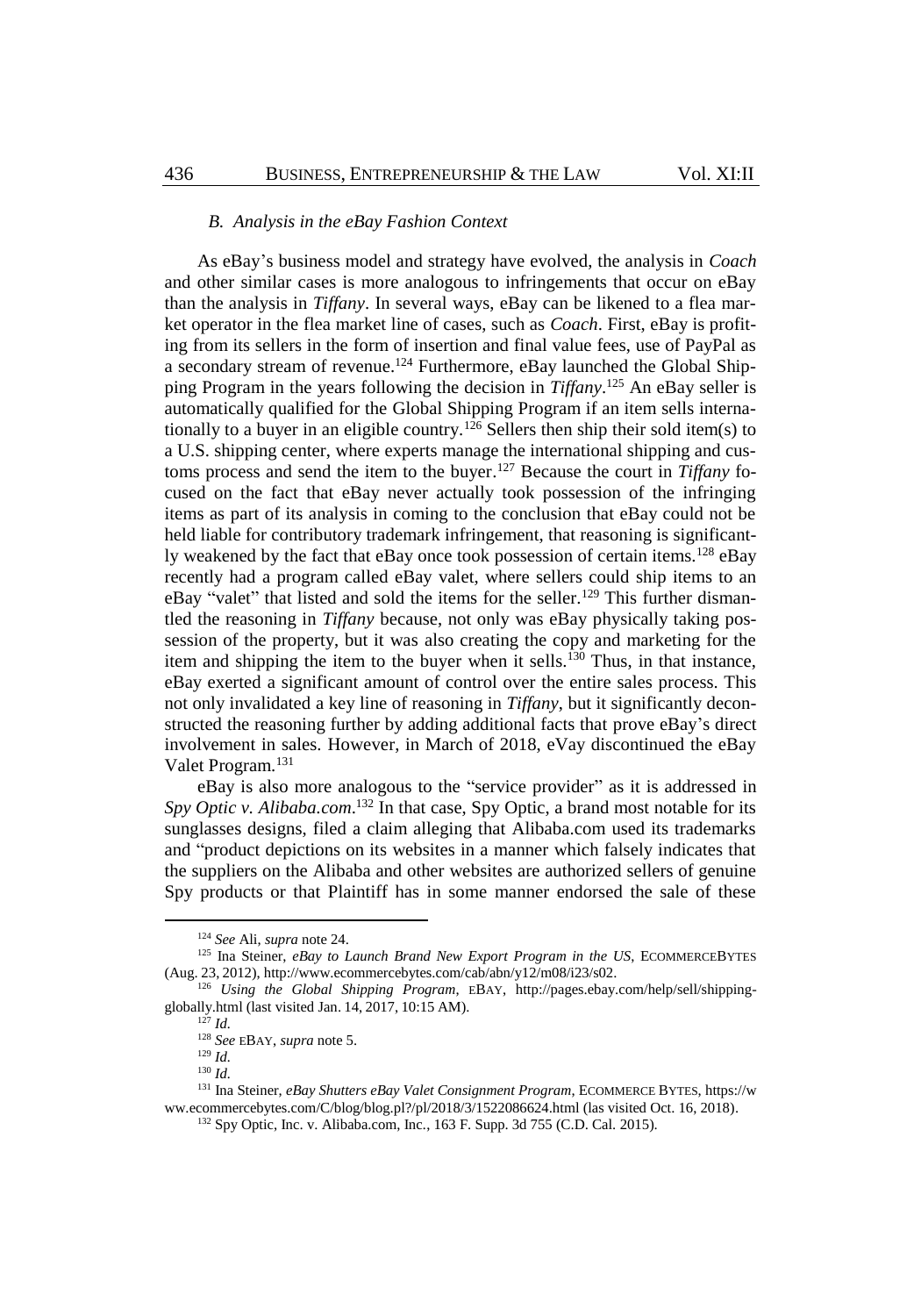products."<sup>133</sup> The court noted that, to state a claim for contributory infringement against a service provider, plaintiffs must sufficiently plead that the defendant (1) "continued to supply its services to one who it knew or had reason to know was engaging in trademark infringement," and (2) "had direct control and monitoring of the instrumentality used by a third party to infringe." <sup>134</sup> In *Spy Optic*, the defendant's motion for nonsuit was denied because defendant was allegedly capable of removing an infringing user with its website service, AliProtect.<sup>135</sup> Thus, the defendant had "direct control and monitoring of the instrumentality used" by that party to infringe the plaintiff's trademarks.<sup>136</sup> eBay has created the Verified Rights Owner (VeRO) Program, which allows intellectual property owners to report listings that infringe on their rights.<sup>137</sup> According to the eBay website, VeRO provides "expeditious removal of listings reported to eBay by more than 5,000 intellectual property rights owners . . . proactive monitoring and removal of listings that violate eBay policies designed to prevent the listing of infringing items on eBay," as well as other benefits.<sup>138</sup> While rights owners are required to register for the VeRO program and report potential infringements themselves, eBay also has a significant amount of direct control over monitoring infringements.<sup>139</sup> For example, eBay may suspend repeat offenders.<sup>140</sup> Thus, eBay may likely have enough control to satisfy the standard of "direct control and monitoring of the instrumentality used by a third party to infringe."<sup>141</sup> Progressive decisions such as the one in *Spy Optic* create the possibility that eBay may be liable for an increasing degree of responsibility and may want to consider taking stronger disciplinary actions against infringers.

*Louis Vuitton v. Akanoc*, which followed *Tiffany v. eBay*, also provides useful insights.<sup>142</sup> In that case, Louis Vuitton brought an action against a web hosting business in connection with allegedly infringing websites hosted on defendants' servers, which directly infringed Louis Vuitton's trademarks and copyrights.<sup>143</sup> Upon investigation, Louis Vuitton discovered websites selling goods that it believed infringed its copyrights and trademarks.<sup>144</sup> The websites sold the merchandise indirectly by listing an email address that buyers could use

<sup>133</sup> *Id.* at 760.

<sup>&</sup>lt;sup>134</sup> *Id.* at 766 (citing Louis Vuitton Malletier v. Akanoc Sols., Inc., 658 F.3d 936, 942 (9th Cir. 2011)).

<sup>135</sup> *Spy Optic*, 163 F. Supp. 3d at 766.

<sup>136</sup> *Id.*

<sup>137</sup> *Verified Rights Owner Program,* EBAY, http://pages.ebay.com/seller-center/listing-and-ma rketing/verified-rights-owner-program.html#what-is-the-vero-program (last visited Mar.12, 2018).

<sup>138</sup> *Reporting Intellectual Property Infringements (VeRO)*, EBAY, https://pages.ebay.ca/help/tp/ vero-rights-owner.html (last visited Mar. 12, 2018).

<sup>139</sup> *See* Tiffany (NJ) Inc. v. eBay Inc., 600 F.3d 93 (2d Cir. 2010).

<sup>140</sup> *See* id.

<sup>141</sup> *See* Louis Vuitton Malletier v. Akanoc Sols., Inc., 658 F.3d 936, 942 (9th Cir. 2011).

<sup>142</sup> *See* id.

<sup>143</sup> *Id.* at 940.

<sup>144</sup> *Id.*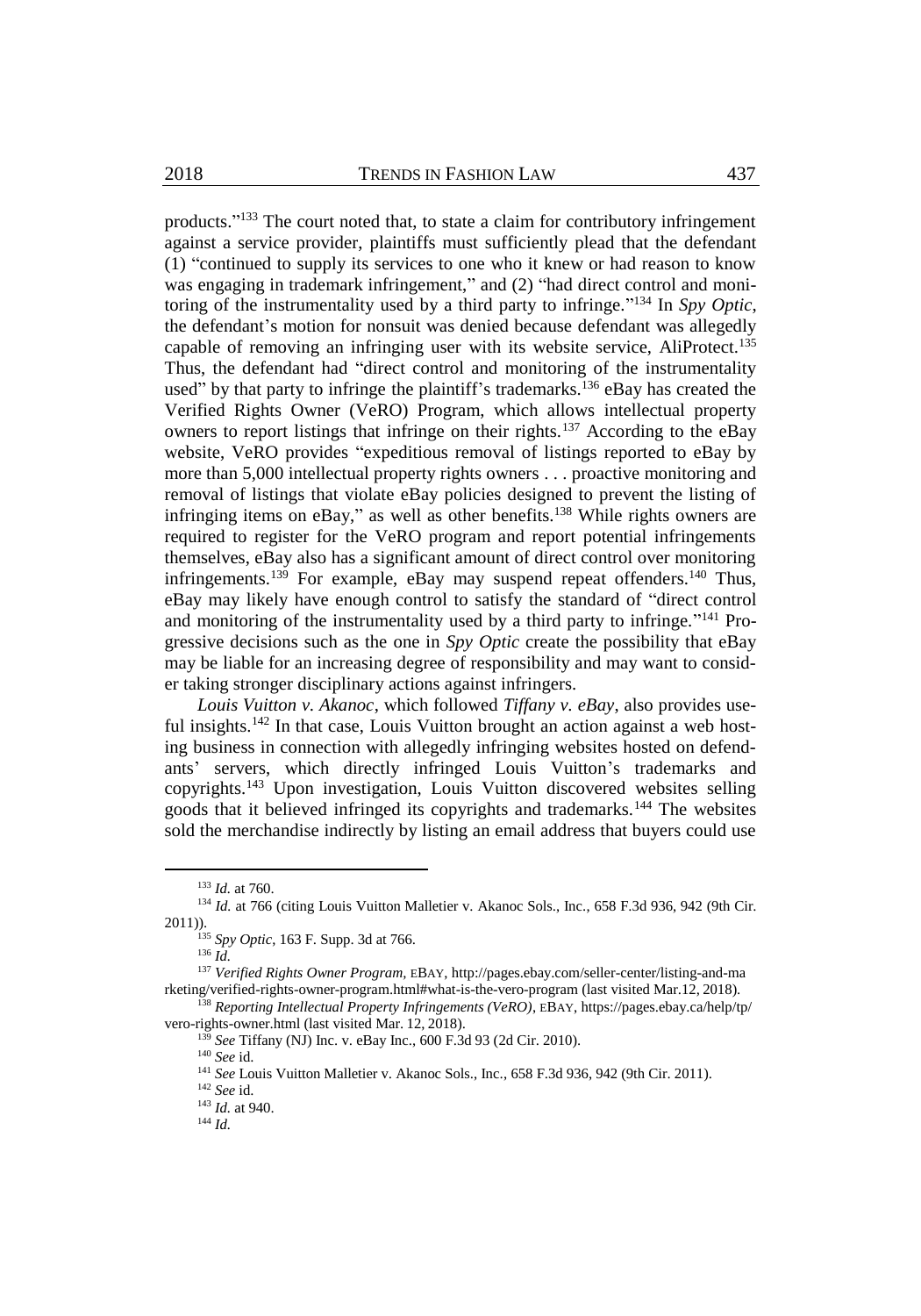to conduct a transaction.<sup>145</sup> Louis Vuitton discovered that the websites were using IP addresses assigned to the defendants.<sup>146</sup> Defendant Akanoc was similar to the flea market operator in the flea market line of cases because it leased packages of server space, bandwidth, and IP addresses to its customers.<sup>147</sup> The court used language from *Perfect 10 v. Amazon*<sup>148</sup> to ultimately reason that "there is no question that providing direct infringers with server space" satisfies the standard that material contribution turns on, that is whether the activity in question "substantially assists" direct infringement. <sup>149</sup> That case also relied heavily on reasoning from *A&M Records v. Napster*, <sup>150</sup> which found that Napster, a music sharing website, materially contributed to the infringing activity because "[w]ithout the support services defendant provides, Napster users could not find and download the music they want with the ease of which defendant boasts."<sup>151</sup> Similarly, eBay is providing services that are allowing buyers to find the alleged infringing goods with ease. Because eBay not only provides the venue, but also provides a payment mechanism through PayPal and physically takes possession of items that are part of the Global Shipping Program and eBay valet, eBay's services are arguably much more encompassing than those in *Napster* and *Louis Vuitton*. Thus, under this line of reasoning, eBay could potentially be found liable for contributory infringement, especially since the facts demonstrate eBay's control over the facilitation of the sale of infringing goods is much stronger than in *Napster* and *Louis Vuitton*.

#### *C. Economic Analysis*

The lax enforcement of intellectual property violations, especially contributory trademark infringement, has serious economic ramifications. The detrimental consequences resulting from the lack of strict enforcement extend to both luxury brands and designers as well as small business owners using platforms such as eBay.

The difficulty in enforcement of contributory liability causes issues with the quantity demanded and supplied of certain luxury goods, which are inelastic by nature. An inelastic good is one in which the quantity supplied or demanded of the product is generally unchanged by a change in price of the good.<sup>152</sup> For example, a one percent change in the price of a particular good creates less than a

<sup>145</sup> *Id.*

<sup>146</sup> *Id.*

<sup>147</sup> *Id.*

<sup>148</sup> Perfect 10, Inc. v. Amazon.com, Inc*.*, 487 F.3d 701, 729 (9th Cir. 2007).

<sup>149</sup> *Louis Vuitton*, 658 F.3d at 944.

<sup>150</sup> A&M Records, Inc. v. Napster, Inc., 239 F.3d 1004, 1020 (9th Cir. 2001).

<sup>151</sup> *Louis Vuitton*, 658 F.3d at 944.

<sup>152</sup> *Inelastic*, INVESTOPEDIA, http://www.investopedia.com/terms/e/inelastic.asp (last visited Feb. 9, 2017).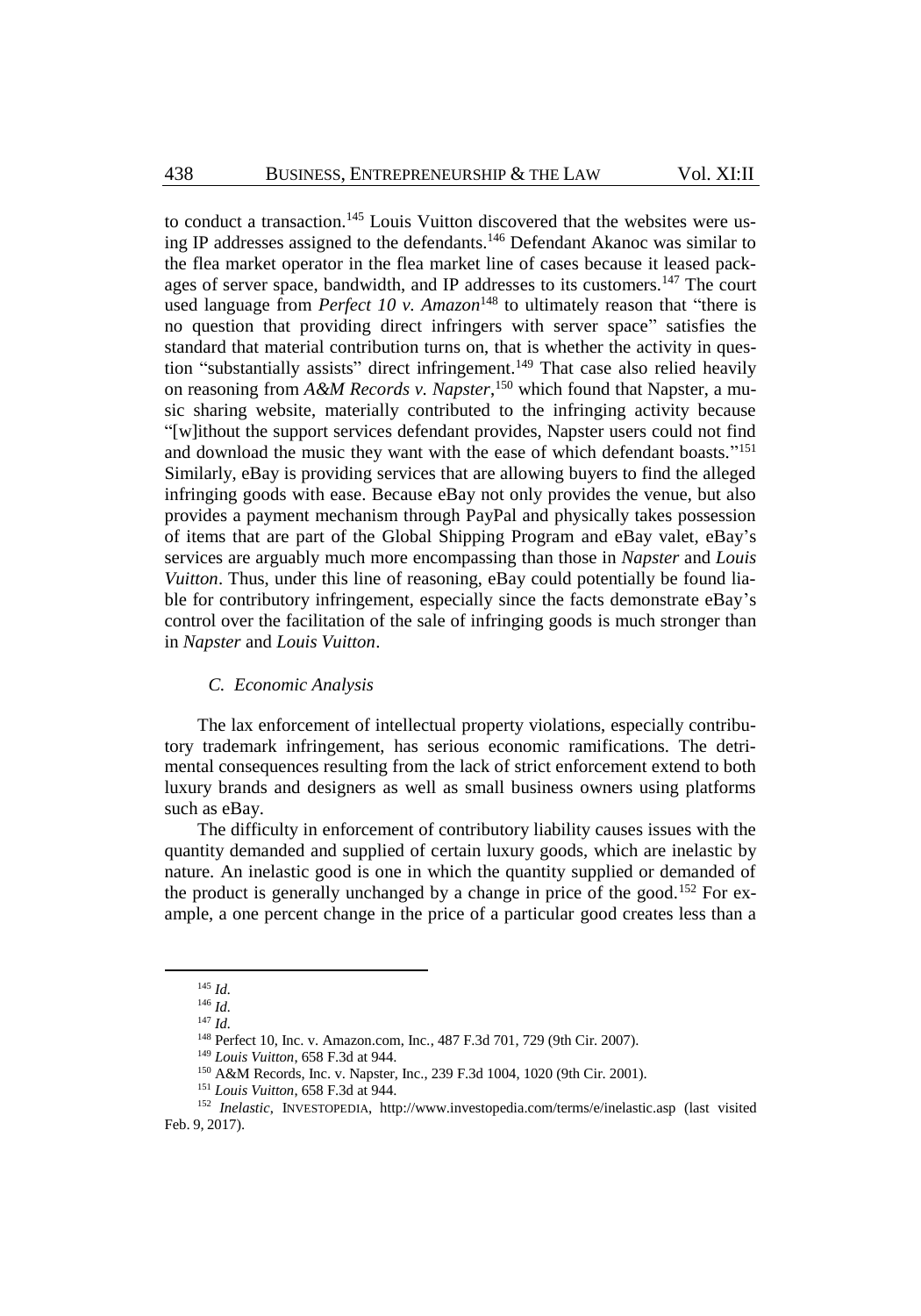one percent change in the quantity demanded or supplied of the good.<sup>153</sup> As a general rule, basic necessities tend to be more inelastic, whereas luxury goods lean toward being more elastic.<sup>154</sup> However, there are exceptions, specifically regarding high-end fashion. Because of their luxury nature, high-end designer fashions have a certain degree of reliability when it comes to quantity demanded and supplied.<sup>155</sup> Typically, a customer is willing to pay the much higher prices for a designer label regardless of the exact price.<sup>156</sup> A one percent increase or decrease in the price of a designer garment does not affect the buying patterns of customers as it might in the non-luxury apparel world.<sup>157</sup> Thus, high-end designer fashions are more inelastic than elastic. For example, consider the iconic Hermes Birkin bag.<sup>158</sup> On average, a Birkin bag sells for approximately \$12,000.<sup>159</sup> If that price were reduced by one percent, the price would only be adjusted by \$120, decreasing the price to \$11,880. However, the Birkin bag has an extensive waiting list.<sup>160</sup> Thus, although the one percent change in price is nominal and likely would not change the quantity demanded or supplied regardless; the waiting list creates an automatic replacement for any lost customers resulting from the change in price, not changing the quantity demanded at all. This is an example of the inelasticity of a luxury good. This is important to a particular designer's business strategy, because to a certain degree, the business can rely on a particular revenue stream due to its marketing strategy, specifically its product, place, promotion, and price.

The underground market for luxury goods in the flea market and eBay contexts significantly diminishes the business strategy efforts made by a particular designer by altering quantity demanded by introducing additional products or product substitutes into the market.<sup>161</sup> For example, in *Tiffany*, the court noted that Tiffany's channels of distribution were catalogs, online, and in-store, but also that Tiffany never placed items on sale or liquidated products through discount outlets.<sup>162</sup> The problems created for designers are two-fold. First,

<sup>153</sup> *Id.* 

<sup>154</sup> *Id.*

<sup>155</sup> *Fundamental Analysis Department Consumer Industry Report on U.S. Luxury Goods,* NUS INVESTEMENT SOCIETY, http://www.nusinvest.com/wp-content/uploads/2014/12/FA-Consumer-Industry-Report-on-US-Luxury-Goods-Sector-311214.pdf (last visited Oct. 29, 2018). "Luxury goods tend to have a rather inelastic demand. Prices of luxury goods tend to be high even during an economic downturn."

<sup>156</sup> *Id.*

<sup>157</sup> *Id.*

<sup>158</sup> *Hermes Bag and Accessories Price List Reference Guide*, SPOTTED FASHION (Aug. 2017), http://www.spottedfashion.com/hermes-price-list-reference-guide/.

<sup>159</sup> *Id.*

<sup>160</sup> Erika Adams, *Hermes Birkin Owners Reveal Crazy Tips for Buying the Bag*, RACKED (June 26, 2015), https://www.racked.com/2015/6/26/8850883/hermes-birkin-bags.

<sup>&</sup>lt;sup>161</sup> Quantity Supplied, INVESTOPEDIA, https://www.investopedia.com/terms/q/quantitysupplied. asp (last visited on Oct. 29, 2018)"The optimal quantity supplied is the quantity whereby consumers buy all of the quantity supplied."

<sup>162</sup> *See* Tiffany (NJ) Inc. v. eBay Inc., 600 F.3d 93 (2d Cir. 2010).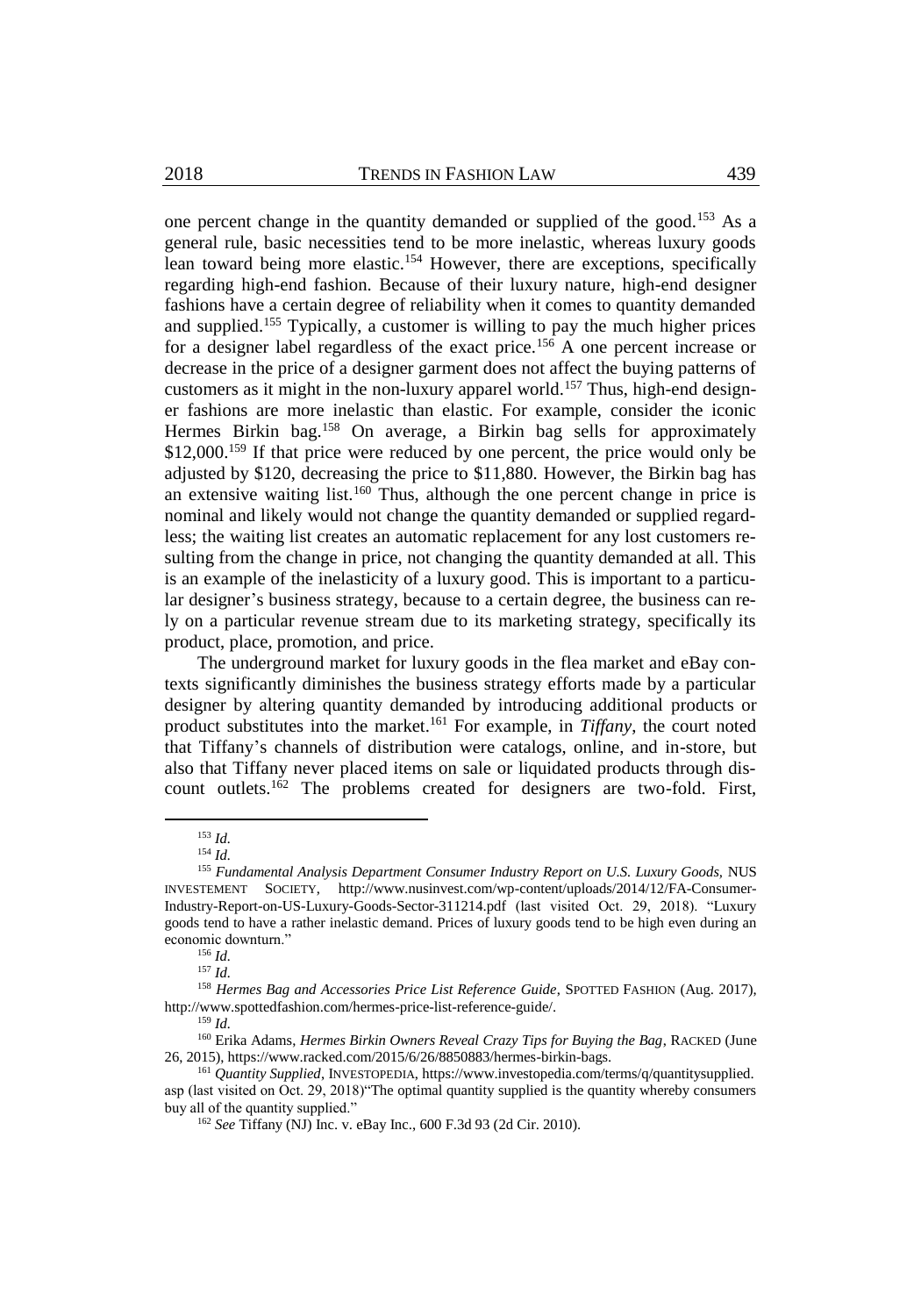secondhand venues sell genuine items at lower prices than the designer retail value. Second, such venues also sell counterfeit items. The rampant sale of such counterfeit items creates confusion for the buyer, often resulting in a buyer purchasing a product he or she thought was genuine.<sup>163</sup> While the market will adjust for such changes, the effects are still detrimental to designers who have expended considerable time and financial resources to develop a luxury brand.<sup>164</sup> Many designers spend considerable time investigating intellectual property issues, but their problems will not be alleviated without stricter enforcement of contributory infringement.

As previously mentioned, small businesses are an important part of the American economy.<sup>165</sup> However, it is difficult for small businesses to survive with the increasing number of case law being placed on them.<sup>166</sup> Because of the harm that overregulation causes small businesses, contributory liability is the place for stricter enforcement. This becomes increasingly true as eBay's involvement in the entire sales process continues to increase likening it more to a flea market owner and operator. Thus, with some alterations, contributory liability can be enforced in a way that minimizes harm to both the fashion design art form and small businesses.

### IV. POTENTIAL SOLUTION

#### *A. Specific Context*

An eBay seller will violate intellectual property law by infringing a copyright, trademark, design patent, or misusing a license. On its website, eBay offers Verified Rights Owner (VeRO) Training, which is meant to educate sellers on some of the intellectual property issues that arise when selling on eBay.<sup>167</sup> With regard to copyright, eBay suggests that a seller must make sure that he or she is writing the seller's own marketing content and using their own photos.<sup>168</sup> When an individual copies a manufacturer's pictures or product description or another seller's marketing content or photos, this individual is violating copy-

<sup>163</sup> Many eBay message board entries address accidentally buying a fake item*. See Accidentally Bought Fake Item- Suggestions?*, THE EBAY COMMUNITY, https://community.ebay.com/t5/Shipping-Returns/Accidentally-Bought-Fake-Item-Suggestions/td-p/27073978 (last visited on Oct. 29, 2018).

<sup>164</sup> *The Secret To Why Designer Clothes Are So Expensive*, THE FRISKY, https://thefrisky.com/ the-secret-to-why-designer-clothes-are-so-expensive/ (last visited on Oct. 29, 2018). "It's not always the end product that's going to cost you your first-born, explained Lanvin designer Alber Elbaz in a 2009 *New Yorker* [interview.](https://www.newyorker.com/reporting/2009/03/16/090316fa_fact_levy) It's the research and development that goes *into* the end product."

<sup>165</sup> *See supra* Part I.

<sup>166</sup> *Id.*

<sup>167</sup> *Verified Rights Owner Program*, EBAY, https://pages.ebay.com/seller-center/listing-andmarketing/verified-rights-owner-program.html (last visited on Oct. 29, 2018).

<sup>168</sup> *VeRO Tutorial*, EBAY, http://pages.ebay.com/help/tutorial/verotutorial/intro.html (last visited Jan. 14, 2017).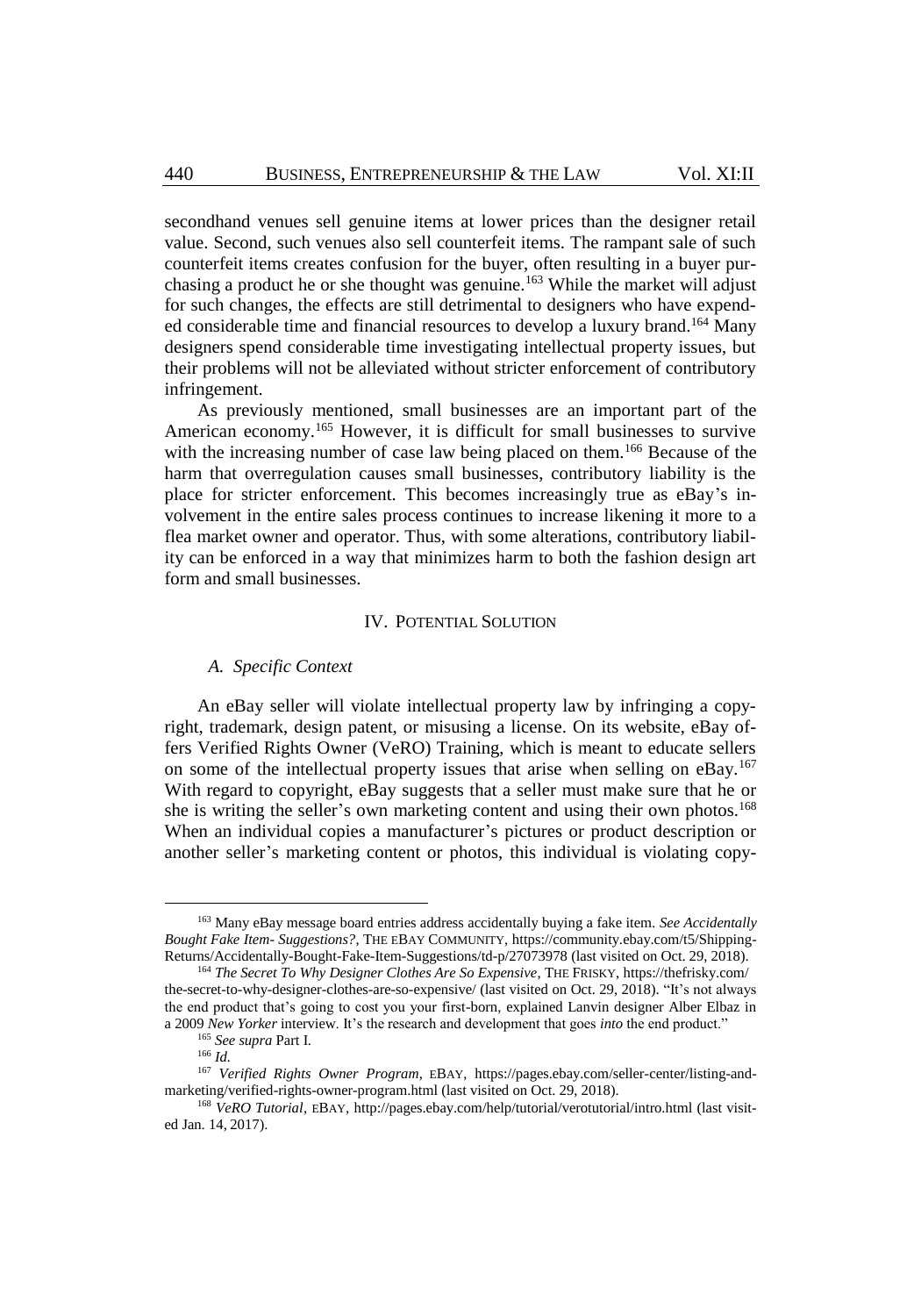right law.<sup>169</sup> eBay also suggests that a seller will violate a trademark by inappropriately using a brand name to describe an item, when that item in fact is not manufactured by the brand.<sup>170</sup> A seller should never compare the appearance of an item to a name brand item.<sup>171</sup> More obviously, eBay also states that a seller will violate a trademark by selling an outright fake.<sup>172</sup> Counterfeit items take advantage of a recognizable brand name, which took a considerable effort for the originating company to establish.<sup>173</sup> Finally, eBay advises its sellers that, in most cases, software licenses do not allow a seller to resell the software once it has been installed.<sup>174</sup> Thus, once an eBay seller completes VeRO training, he or she will likely have a better grasp (or at least baseline knowledge) of the intellectual property issues that may arise.

## *B. New Test for Contributory Infringement*

Although *Tiffany* is a seminal case for fashion law in the Internet marketplace context, its holding is not up to date with the continued evolution of online selling. This raises difficulties in implementing the test for contributory trademark infringement. Because of the evolving nature of fashion selling on a thirdparty platform, the *Tiffany* test should be updated to reflect the particular challenges presented by the evolution of fashion in the most modern times. The implementation of a more comprehensive and appropriate standard for contributory trademark infringement will assist in bridging the gap between the law in *Tiffany* and that in the flea market line of cases. Thus, a new test consisting of the original elements test found in *Spy Optic* plus a totality of the circumstances analysis should be adopted.<sup>175</sup> Specifically, a factors analysis should be utilized for the second element, that the defendant "had direct control and monitoring of the instrumentality used by a third party to infringe."<sup>176</sup> Based on key language from *GMA Accessories, Inc. v. BOP*, which says, "[w]hile the issue here is different, that Court's language is indicative of a narrow test requiring a significant degree of knowledge," the test will not be easy to meet.<sup>177</sup> The following factors should be considered: (1) whether the listing was subject to the typical methods of examination by the third party; (2) whether, and the extent to which, the third party was receiving compensation for its services; (3) whether, and the extent to which, the third party derives secondary businesses, such as payment platforms, from the instrumentality; (4) whether, and the extent to which, the third party

 $\overline{a}$ 

<sup>174</sup> *Id.*

<sup>169</sup> *Id.* <sup>170</sup> *Id.*

<sup>171</sup> *Id.*

<sup>172</sup> *Id.*

<sup>173</sup> *Id.*

<sup>175</sup> Spy Optic, Inc. v. Alibaba.com, Inc*.*, 163 F. Supp. 3d 755 (C.D. Cal. 2015).

<sup>176</sup> *Id.*

<sup>177</sup> GMA Accessories, Inc. v. BOP, LLC, 765 F. Supp. 2d 457, 464 (S.D.N.Y. 2011).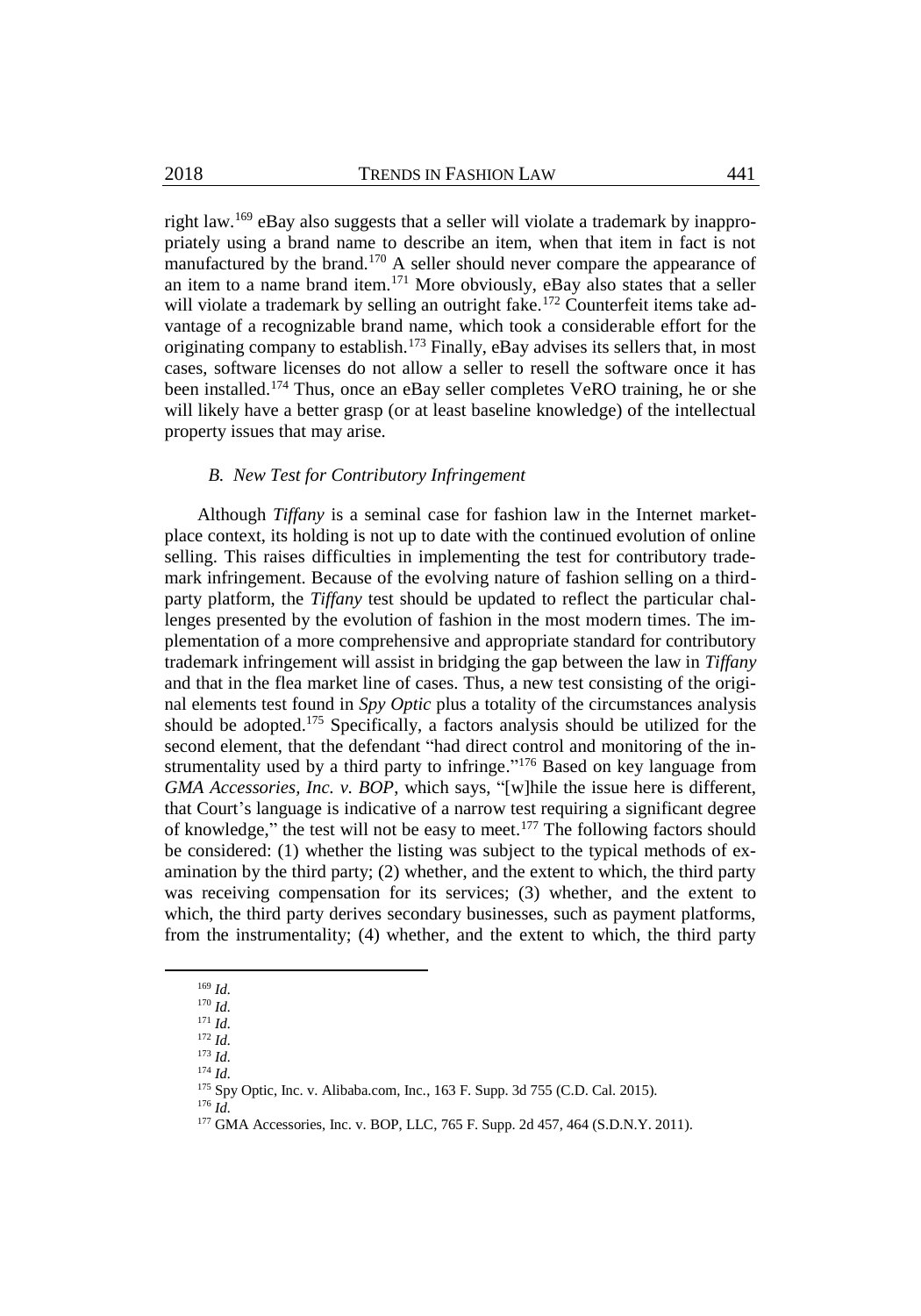was on notice of the susceptibility of a trademark infringement of a certain brand and any steps taken to address this; (5) whether the third party, or its agent, actually takes possession of the property at any point in the purchasing process; and (6) whether the seller has ever been engaged in any behavior indicating prior involvement in infringement.

The first proposed factor, whether the listing was subject to the typical methods of examination, will be met if the online marketplace employs its usual procedures and screening processes in the context of the specific incident. If so, this factor will weigh in favor of the marketplace monitoring the seller's listing, at least on a fundamental level. The second factor, whether, and the extent to which, the third party was receiving compensation for its services, will be determined by facts that show that the third party derives revenue from the seller. For example, eBay derives revenue from final value and insertion fees and from sales of eBay "stores.<sup>178</sup>" At one point, eBay also derived revenue from other sources, such as its eBay valet program.<sup>179</sup> Specifically, revenue from eBay valet was calculated differently than insertion fees and final value fees because eBay had more responsibility when it exercised its valet program.<sup>180</sup> As a general rule, the stronger this correlation, the more responsibility the third party has over the original infringer. This is apparent in the eBay valet model. The third factor, whether, and the extent to which, the third party derives secondary businesses, such as payment platforms, from the instrumentality, will weigh in favor of the third party having more control over the instrumentality if the third party derives a secondary business from the original business. For example, eBay owns Pay-Pal and receives a fee for each transaction made through the site.<sup>181</sup>

With respect to the fourth factor, whether, and the extent to which, the third party was on notice of the susceptibility of a trademark infringement of a certain brand and any steps taken to address this, if the third party is aware and has made efforts to address or correct this problem, it leans toward having more control in monitoring the infringement.<sup>182</sup> For example, eBay would clearly be on notice that Tiffany products are susceptible to infringement because of its lengthy history with Tiffany as a result of Tiffany's investigations, and the *Tif-*

<sup>178</sup> *Store selling fees*, EBAY, https://www.ebay.com/help/selling/selling-fees/store-fees?id=4122 (last visited Oct. 29, 2018).

<sup>179</sup> *Frequently asked questions*, EBAY, http://www.ebay.com/s/valet/faq (last visited Mar. 30, 2017).

<sup>180</sup> *eBay Valet Sells High-Value Items for You*, EBAY, https://www.techlicious.com/blog/ebayvalet-seller-assistance-sellforme/ (last visited Oct. 29, 2018). Note, eBay now has a Consignment program. *See eBay Consignment Sellers Do the Selling. You Get Paid*, EBAY, https://pages.ebay.com/rcp/consignmentcenter/#/ (last visited Oct. 29, 2018).

<sup>181</sup> *What are the fees for PayPal accounts?*, PAYPAL, https://www.paypal.com/us/selfhelp/articl e/What-are-the-fees-for-PayPal-accounts-FAQ690 (last visited Mar. 30, 2017 11:07 PM).

<sup>182</sup> This is derived from key language in *Luxottica v. Greenbriar* stating, "If the infringement is serious and widespread, it is more likely that the defendant knows about and condones the infringing activity." *See* Luxottica Group, S.p.A. v. Greenbriar Marketplace II, LLC, 212 F. Supp. 3d 1375, 1378 (N.D. Ga. 2016).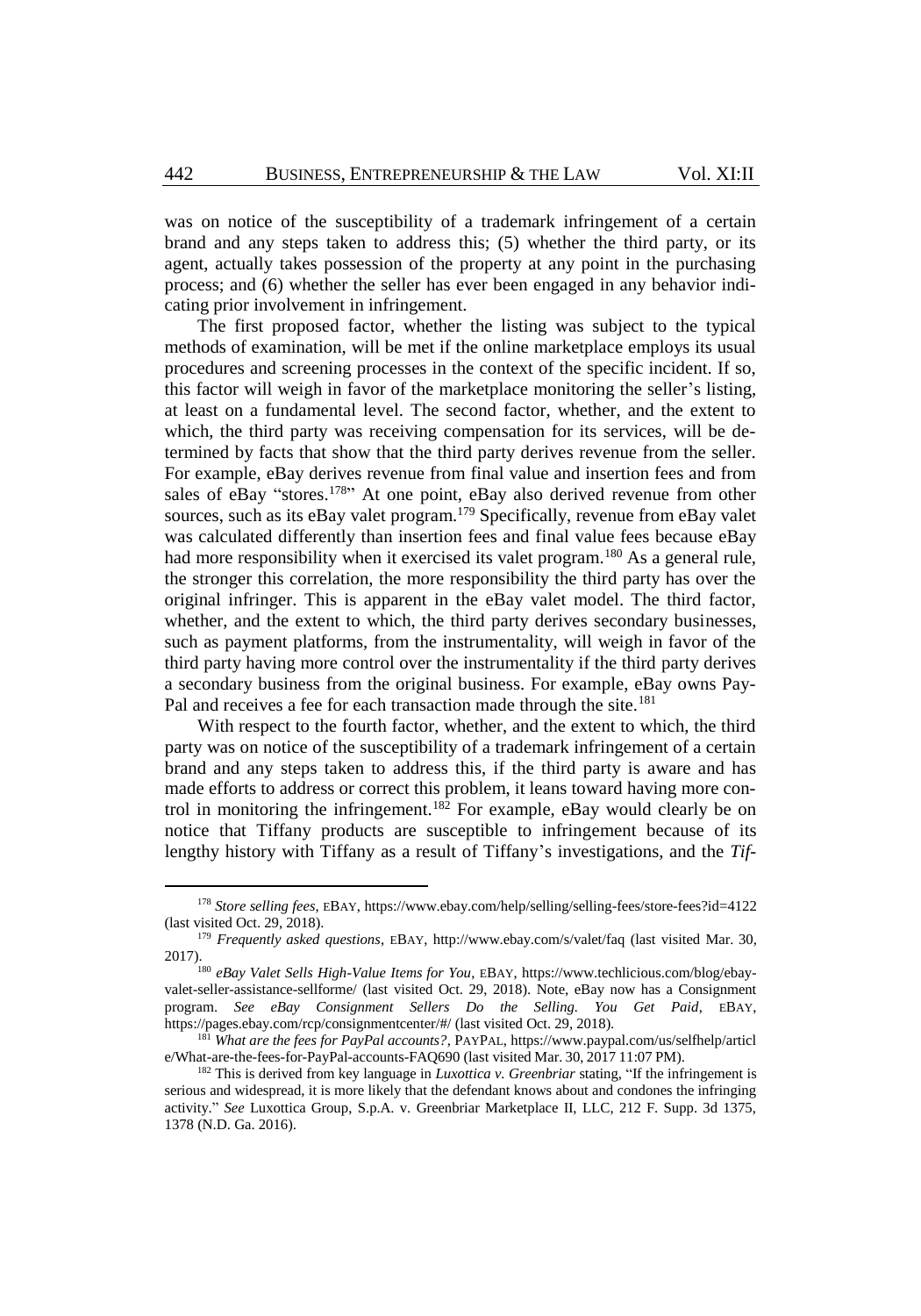*fany v. eBay* case. Furthermore, there may be additional indicia of the third party's notice, such as the creation of a seller guide for a particular brand, or the fact that a specific brand has registered with eBay's VeRO program. This factor places an increasing amount of responsibility on the third party because "it would be difficult for the infringing activity to take place in the massive quantities alleged without the support services provided by the [flea market] ... includ[ing], *inter alia*, the provision of space, utilities, parking, advertising, plumbing, and customers."<sup>183</sup> In the online context, eBay is analogous to the flea market operators because it is providing virtual support services for the facilitation of the sale of the infringing goods. However, the good faith effort of the third party to address the infringement should also be taken into consideration. The fifth factor, whether the third party, or its agent, actually takes possession of the property at any point in the purchasing process, is one that takes a situation from being more similar to that in *Tiffany* and makes it more analogous to the flea market line of cases. If the third party takes possession of the item, this factor weighs in favor of the third party exercising control and monitoring of the infringing item. The final factor, whether the seller has ever been engaged in any behavior indicating prior involvement in infringement, if proven, would weigh in favor of the third party having control over and monitoring the seller. For example, if an eBay seller has ever had an item "taken down" from eBay because it violated eBay intellectual property policies, eBay should be responsible for that knowledge. Each of the proposed factors should be looked at in the totality of the circumstances. Such an analysis would make it easier to distinguish between situations that are more analogous to *Tiffany* and those that are more comparable to the flea market line of cases that have recently emerged. The factors analysis would protect fashion designers by creating a standard for contributory infringement with more liability placed on the third party. However, because the test is comprehensive and difficult to satisfy, third parties like eBay are still protected from potential frivolity, thus not restricting the Internet free market to an extensive degree.

# *C. Solutions for eBay*

 $\overline{a}$ 

In order to further the goal of not only protecting the fashion design art form, but also promoting a thriving online marketplace, there are several steps eBay can take. One of the easiest solutions would be to make its optional VeRO training mandatory for all sellers before a seller is allowed to list an item on eBay. As previously mentioned, eBay "is like a flea market operator that is liable upon constructive notice of an infringement. VeRO represents an effort by

<sup>&</sup>lt;sup>183</sup> *Id.* at 1384 (quoting Fonovisa, Inc. v. Cherry Auction, Inc., 76 F.3d 259, 265 (9th Cir. 1996)).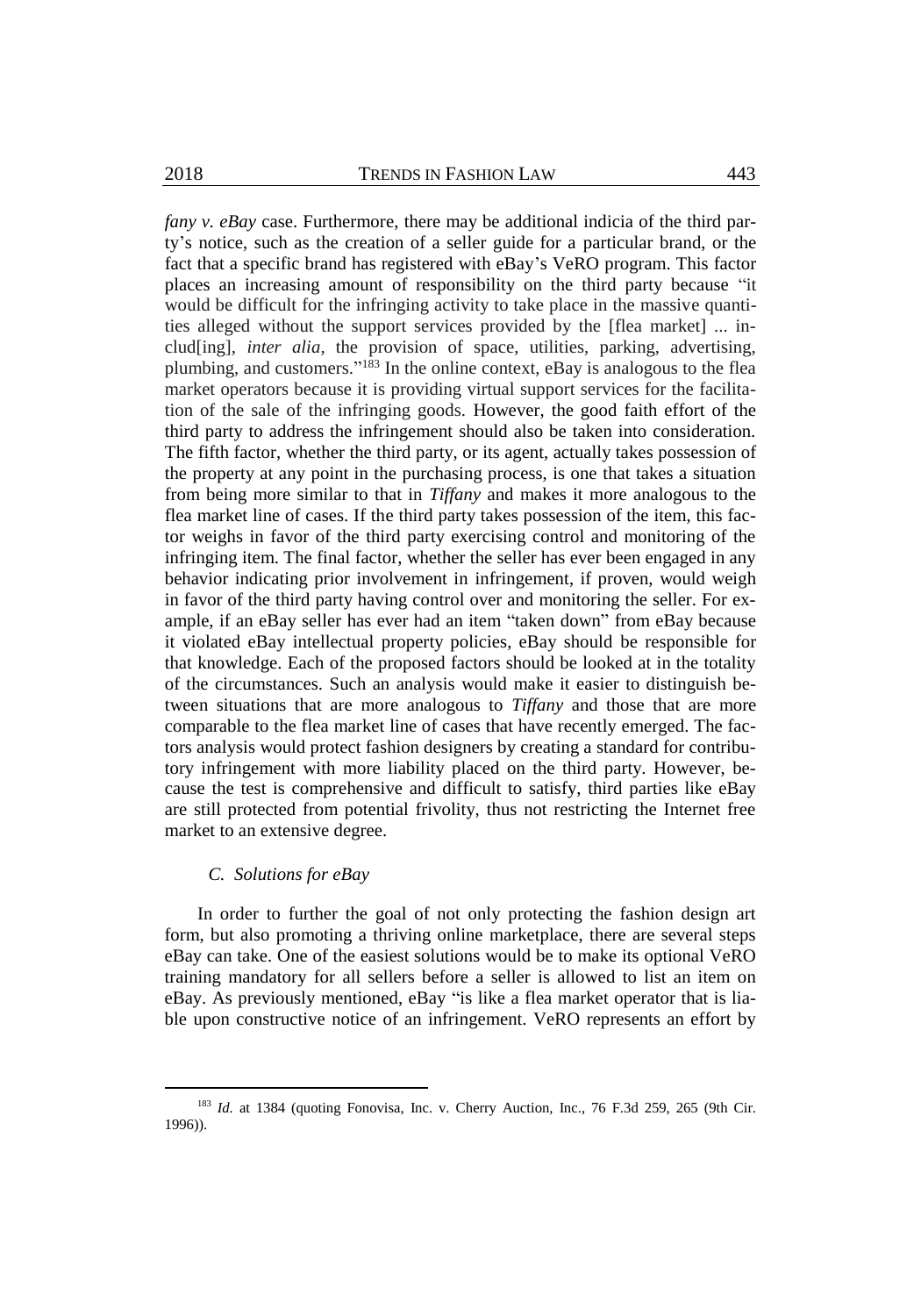eBay to categorize itself as the former."<sup>184</sup> Because the VeRO training mechanism already exists, this solution would be at no additional cost to eBay. Participation in VeRO training is often reported by general staff members in an organization without a developed knowledge of the law.<sup>185</sup> Thus, expanding the VeRO program or making it mandatory might result in a stronger effort to combat IP violations.

Another potential solution is for eBay to create a strategy to encourage more designers to take part in and register for the VeRO program. The better the lines of communication are between the designer and the third party, the more likely the third party will be to deter future infringements. For example, consider Hermes, famous for its luxury leather goods and silk scarves and ties.<sup>186</sup> While it may seem logical that eBay could monitor certain listings that include the brand's name, there are other "trigger words" that, if the third party was aware of, would also be worth monitoring. For example, Hermes is famous for its Birkin and Kelly bags.<sup>187</sup> Thus, it would logically follow that an infringing listing might use these key words as search terms. The only way to combat this type of infringement is to keep the lines of communication open.

# *D. Solutions for Fashion Designers*

First and foremost, fashion designers should know their rights under valid U.S. fashion laws and federally register trademarks and copyrights as well as apply for design patents when appropriate.<sup>188</sup> Moreover, companies and designers may have the best success by being proactive about protecting their brand. For example, in *Tiffany<sup>189</sup>* and in *Hard Rock Café*, <sup>190</sup> the cases resulted from the trademark holders' own investigations. One way sellers in the eBay context may do this is by applying for the eBay VeRO Program.

<sup>184</sup> *See* Scott Pilutik, *eBay's Secondary Trademark Problem and its VeRO Program*, https://www.cs.cmu.edu/~dst/E-Meter/eBay-VERO-pilutik.html (last visited Mar. 30, 2017) (author creating a survey determine the effectiveness of eBay's VeRO program).

<sup>&</sup>lt;sup>185</sup> *Id.* Seventy-five percent of those that took the survey reported that a staff member of their company reports the infringement. *Id.* Eleven percent of respondents indicated that counsel reports infringements. *Id.* This may indicate that the initial reporting of IP violations starts with a lower level staff member of the organization. *Id.*

<sup>186</sup> Milord A. Keshishian, *Hermès Sues Birkin Bag Imitators For Trademark and Trade Dress Infringement*, LOS ANGELES INTELLECTUAL PROPERTY TRADEMARK ATTORNEY BLOG (May 8, 2014) http://www.iptrademarkattorney.com/2014/05/trade-dress-handbag-attorney-trademark-pursehermes-birkin-bag-emperia.html.

<sup>187</sup> *Id.*

<sup>188</sup> *See Herzfeld, supra* not[e 37.](#page-6-0)

<sup>189</sup> Tiffany (NJ) Inc. v. eBay Inc., 600 F.3d 93 (2d Cir. 2010).

<sup>&</sup>lt;sup>190</sup> Hard Rock Café Licensing Corp. v. Concession Servs., Inc., 955 F.2d 1143 (7th Cir. 1992).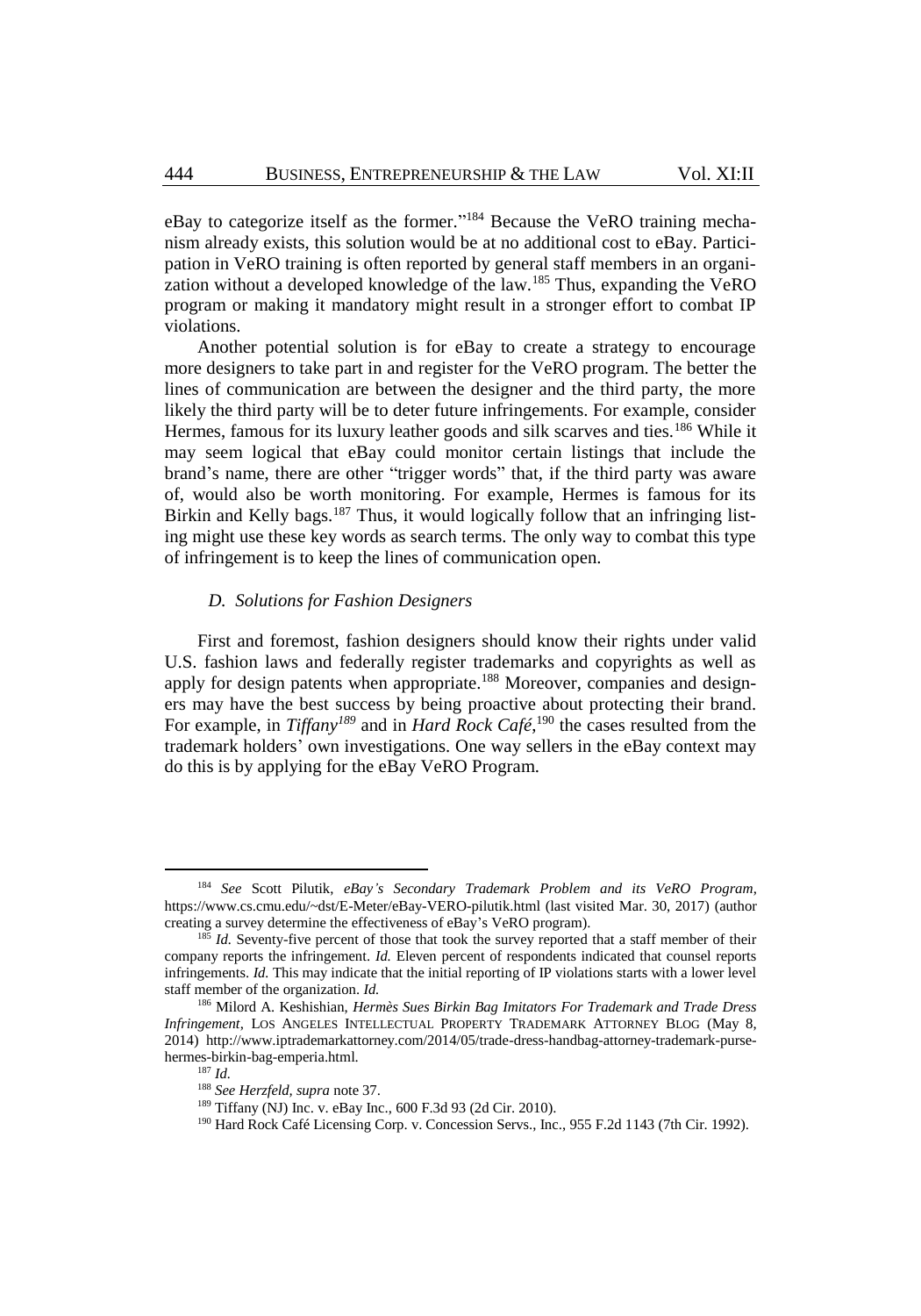#### V. CONCLUSION

Because the underlying law is complicated, it has become increasingly complex for fashion designers and operators of small businesses to understand the implications of intellectual property law. This predicament becomes even more confusing when a third party becomes involved and when the standard for contributory infringement is unclear. Although *Tiffany v. eBay* provided important guidance for intellectual property violations in the fashion context in the Second Circuit, it is inconsistent with the continuously evolving structure of the online marketplace. The underlying conflict is that eBay has created several mechanisms to further its business, such as the Global Shipping Program and eBay valet, which have, in effect, given it more control and monitoring power over sellers, which significantly weakens the reasoning in *Tiffany* in regard to contributory trademark infringement. While instituting these mechanisms is part of the natural business growth of eBay, it is important to look at the motive behind the growth. By focusing on growth, and by giving itself more power and control over sellers, eBay has placed itself in a category of more liability than even flea market owners in the flea market line of cases.

The ultimate goal is to protect the fashion design art form, while not hindering the Internet free market, but this will never be accomplished without change. Fashion has the unique ability to change with the times while still drawing on the traditions and foundations of the past. Fashion designer and movie director, Tom Ford, explained, "[r]eal fashion change comes from real changes in real life. Everything else is just decoration."<sup>191</sup> Nowhere is this truer than in the ambiguities and complexities of modern fashion law.

<sup>191</sup> *Tom Ford*, NEW YORK, http://nymag.com/nymetro/shopping/fashion/features/n\_8936/index 1.html (last visited Mar.13, 2018 12:13 AM).